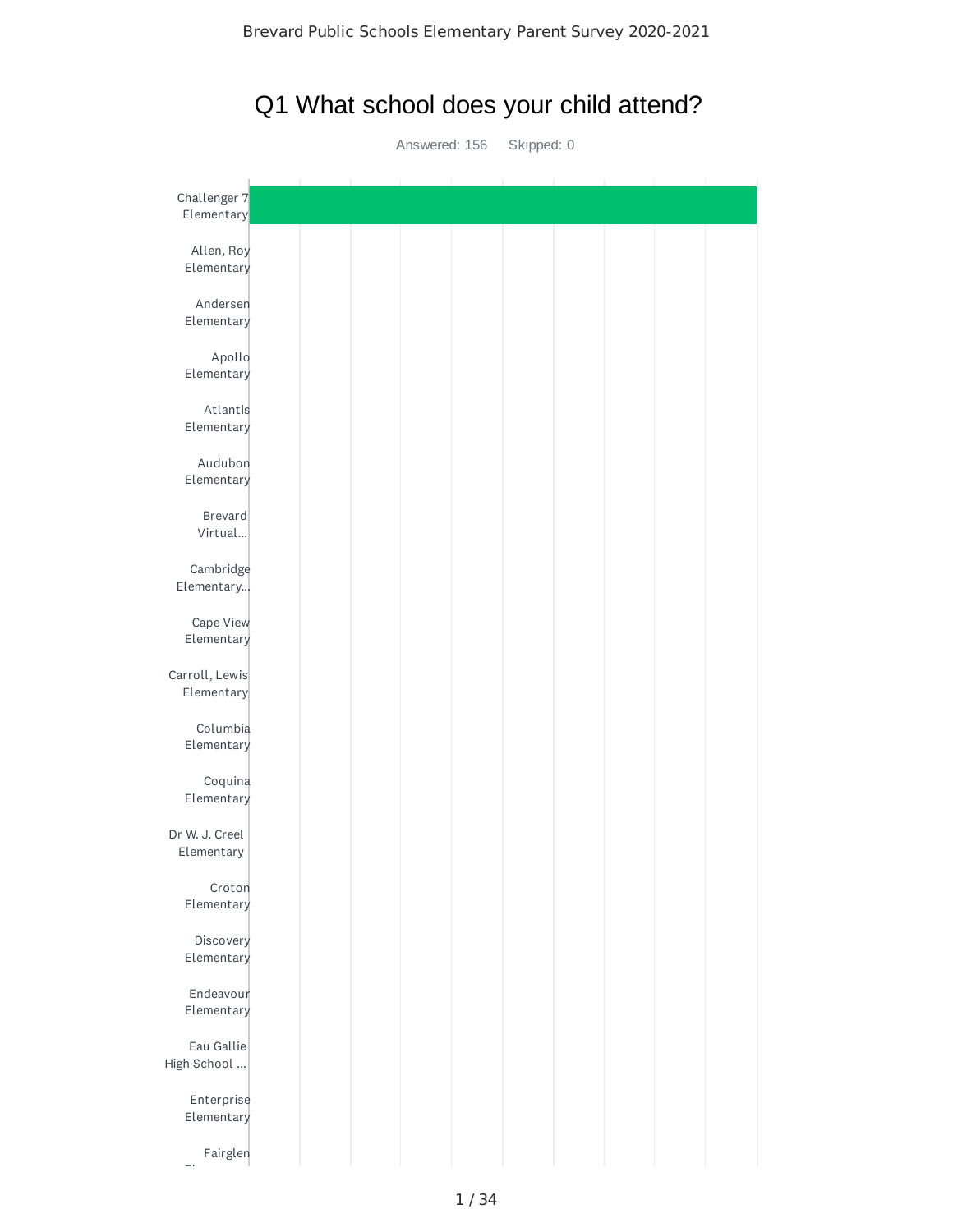| Elementary                 |  |  |  |  |
|----------------------------|--|--|--|--|
| Fieldston                  |  |  |  |  |
| Preparatory                |  |  |  |  |
|                            |  |  |  |  |
| Freedom 7                  |  |  |  |  |
| Elementary                 |  |  |  |  |
| Gemini                     |  |  |  |  |
| Elementary                 |  |  |  |  |
|                            |  |  |  |  |
| Golfview<br>Elementary     |  |  |  |  |
|                            |  |  |  |  |
| Harbor City                |  |  |  |  |
| Elementary                 |  |  |  |  |
| Holland                    |  |  |  |  |
| Elementary                 |  |  |  |  |
|                            |  |  |  |  |
| Imperial<br>Estates        |  |  |  |  |
|                            |  |  |  |  |
| Indialantic                |  |  |  |  |
| Elementary                 |  |  |  |  |
| Jupiter                    |  |  |  |  |
| Elementary                 |  |  |  |  |
| Lockmar                    |  |  |  |  |
| Elementary                 |  |  |  |  |
|                            |  |  |  |  |
| Longleaf                   |  |  |  |  |
| Elementary                 |  |  |  |  |
| Manatee                    |  |  |  |  |
| Elementary                 |  |  |  |  |
| McAuliffe                  |  |  |  |  |
| Elementary                 |  |  |  |  |
|                            |  |  |  |  |
| Meadowlane<br>Intermediate |  |  |  |  |
|                            |  |  |  |  |
| Meadowlane                 |  |  |  |  |
| Primary                    |  |  |  |  |
| Merritt Island             |  |  |  |  |
| High School                |  |  |  |  |
|                            |  |  |  |  |
| MILA Elementary            |  |  |  |  |
|                            |  |  |  |  |
| Mims Elementary            |  |  |  |  |
|                            |  |  |  |  |
| Pathways at                |  |  |  |  |
| Gardendale                 |  |  |  |  |
|                            |  |  |  |  |
| Oak Park<br>Elementary     |  |  |  |  |
|                            |  |  |  |  |
| $Ononon Dnonon$            |  |  |  |  |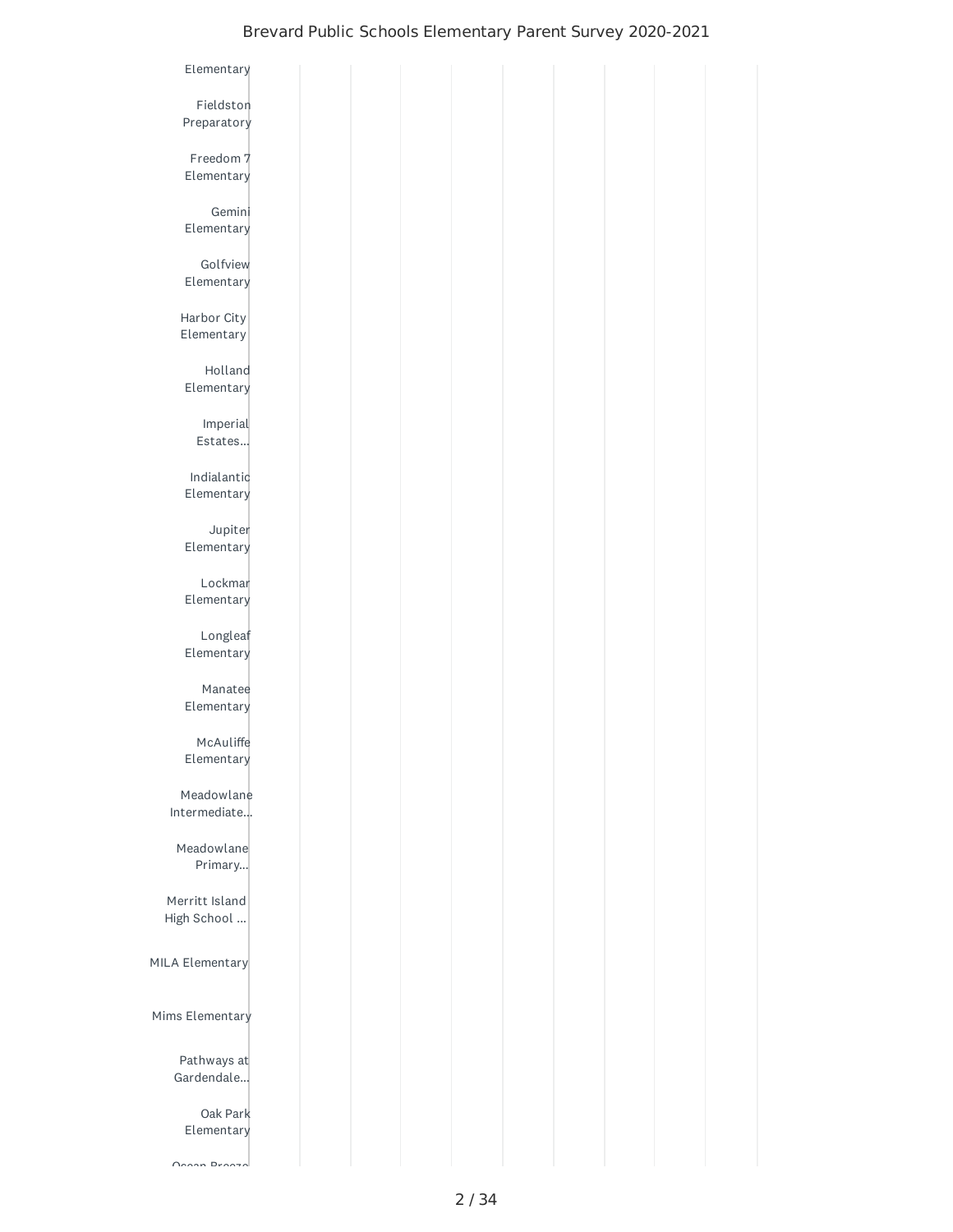| Ocean breeze   |  |  |  |  |
|----------------|--|--|--|--|
| Elementary     |  |  |  |  |
|                |  |  |  |  |
| Palm Bay       |  |  |  |  |
| Elementary     |  |  |  |  |
|                |  |  |  |  |
| Palm Bay High  |  |  |  |  |
| School VPK     |  |  |  |  |
|                |  |  |  |  |
| Pinewood       |  |  |  |  |
| Elementary     |  |  |  |  |
|                |  |  |  |  |
| Port Malabar   |  |  |  |  |
| Elementary     |  |  |  |  |
|                |  |  |  |  |
| Quest          |  |  |  |  |
| Elementary     |  |  |  |  |
|                |  |  |  |  |
| Riverdale      |  |  |  |  |
| Country Day    |  |  |  |  |
|                |  |  |  |  |
| Riviera        |  |  |  |  |
| Elementary     |  |  |  |  |
|                |  |  |  |  |
| Roosevelt      |  |  |  |  |
|                |  |  |  |  |
| Elementary     |  |  |  |  |
|                |  |  |  |  |
| Sabal          |  |  |  |  |
| Elementary     |  |  |  |  |
|                |  |  |  |  |
| Satellite High |  |  |  |  |
| School VPK     |  |  |  |  |
|                |  |  |  |  |
| Saturn         |  |  |  |  |
| Elementary     |  |  |  |  |
|                |  |  |  |  |
| Sea Park       |  |  |  |  |
| Elementary     |  |  |  |  |
|                |  |  |  |  |
| Sherwood       |  |  |  |  |
| Elementary     |  |  |  |  |
|                |  |  |  |  |
| Pathways at    |  |  |  |  |
| Pine Grove     |  |  |  |  |
|                |  |  |  |  |
| South Area     |  |  |  |  |
| Head Start     |  |  |  |  |
|                |  |  |  |  |
| South Lake     |  |  |  |  |
| Elementary     |  |  |  |  |
|                |  |  |  |  |
| Stevenson      |  |  |  |  |
| Elementary     |  |  |  |  |
|                |  |  |  |  |
| Sunrise        |  |  |  |  |
| Elementary     |  |  |  |  |
|                |  |  |  |  |
| Suntree        |  |  |  |  |
| Elementary     |  |  |  |  |
|                |  |  |  |  |
| Surfside       |  |  |  |  |
| Elementary     |  |  |  |  |
|                |  |  |  |  |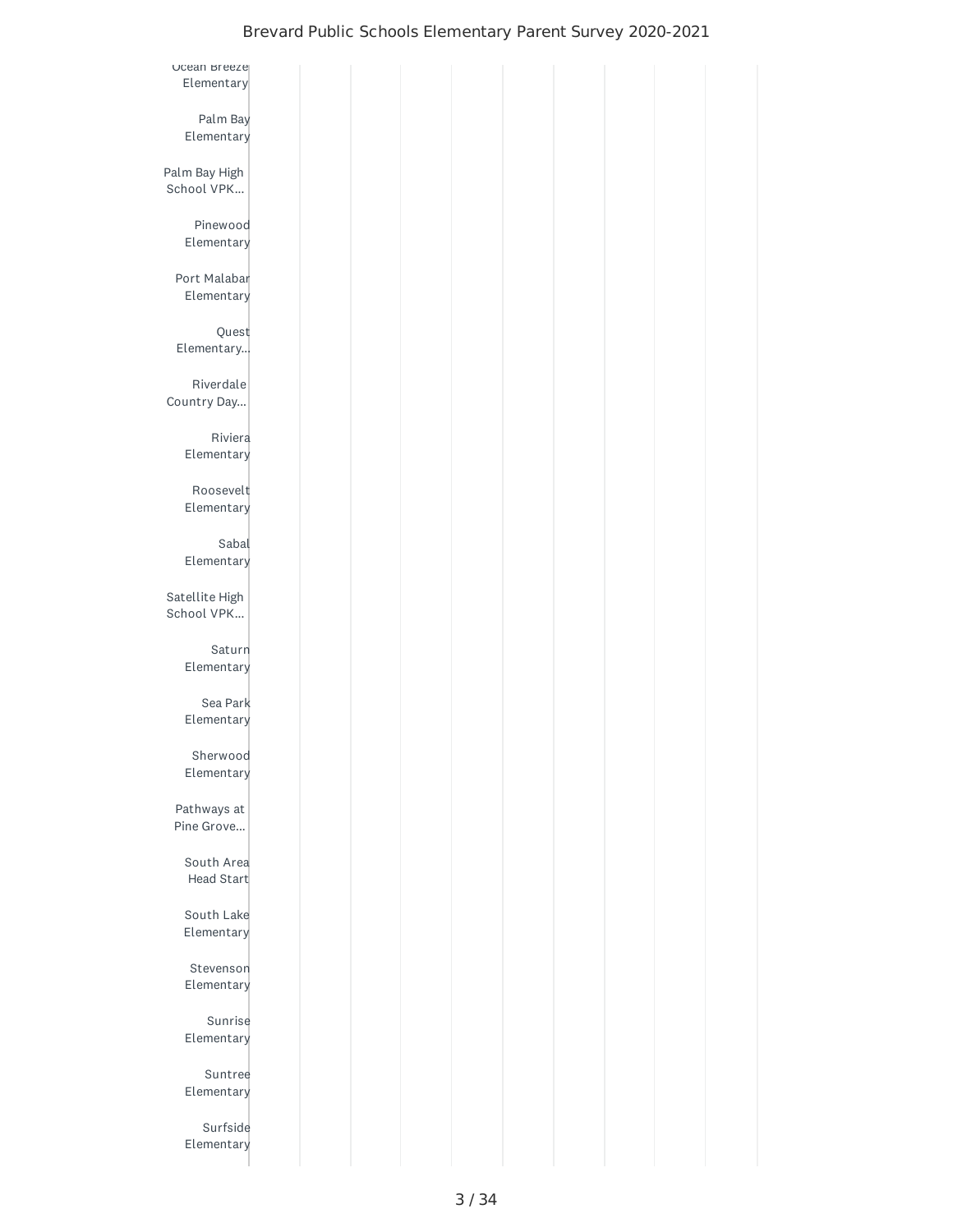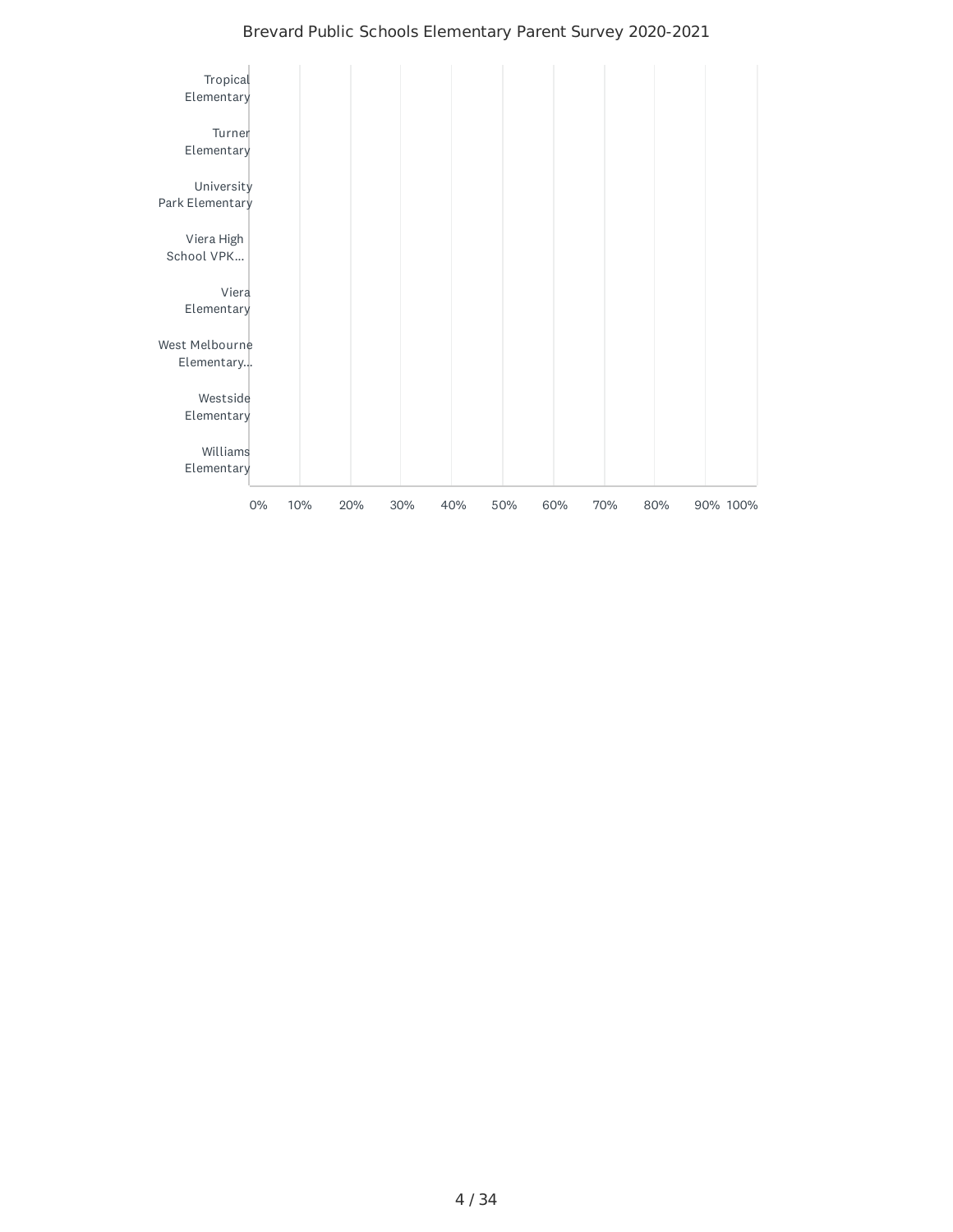| <b>ANSWER CHOICES</b>                      | <b>RESPONSES</b> |                     |
|--------------------------------------------|------------------|---------------------|
| Challenger 7 Elementary                    | 100.00%          | 156                 |
| Allen, Roy Elementary                      | 0.00%            | $\mathbf 0$         |
| Andersen Elementary                        | 0.00%            | $\mathsf{O}$        |
| Apollo Elementary                          | 0.00%            | $\mathsf{O}$        |
| <b>Atlantis Elementary</b>                 | 0.00%            | $\mathsf{O}$        |
| Audubon Elementary                         | 0.00%            | $\mathsf{O}$        |
| Brevard Virtual Instruction Program (BVIP) | 0.00%            | 0                   |
| Cambridge Elementary Magnet                | 0.00%            | $\mathsf{O}$        |
| Cape View Elementary                       | 0.00%            | 0                   |
| Carroll, Lewis Elementary                  | 0.00%            | $\mathbf 0$         |
| Columbia Elementary                        | 0.00%            | 0                   |
| Coquina Elementary                         | 0.00%            | $\mathsf{O}\xspace$ |
| Dr W. J. Creel Elementary                  | 0.00%            | $\mathsf{O}$        |
| Croton Elementary                          | 0.00%            | $\mathsf{O}$        |
| Discovery Elementary                       | 0.00%            | $\mathsf{O}$        |
| <b>Endeavour Elementary</b>                | 0.00%            | $\mathsf{O}\xspace$ |
| Eau Gallie High School VPK program         | 0.00%            | $\mathsf{O}$        |
| <b>Enterprise Elementary</b>               | 0.00%            | $\mathbf 0$         |
| Fairglen Elementary                        | 0.00%            | 0                   |
| <b>Fieldston Preparatory</b>               | 0.00%            | $\mathbf 0$         |
| Freedom 7 Elementary                       | 0.00%            | $\mathsf{O}\xspace$ |
| Gemini Elementary                          | $0.00\%$         | $\mathsf{O}\xspace$ |
| <b>Golfview Elementary</b>                 | $0.00\%$         | $\mathbf 0$         |
| Harbor City Elementary                     | $0.00\%$         | $\mathsf{O}\xspace$ |
| <b>Holland Elementary</b>                  | $0.00\%$         | $\mathbf 0$         |
| <b>Imperial Estates Elementary</b>         | $0.00\%$         | $\mathsf{O}\xspace$ |
| <b>Indialantic Elementary</b>              | 0.00%            | $\mathbf 0$         |
| Jupiter Elementary                         | $0.00\%$         | $\mathbf 0$         |
| Lockmar Elementary                         | $0.00\%$         | $\mathsf{O}$        |
| Longleaf Elementary                        | $0.00\%$         | $\mathsf{O}\xspace$ |
| Manatee Elementary                         | $0.00\%$         | $\mathbf 0$         |
| <b>McAuliffe Elementary</b>                | $0.00\%$         | $\mathsf{O}\xspace$ |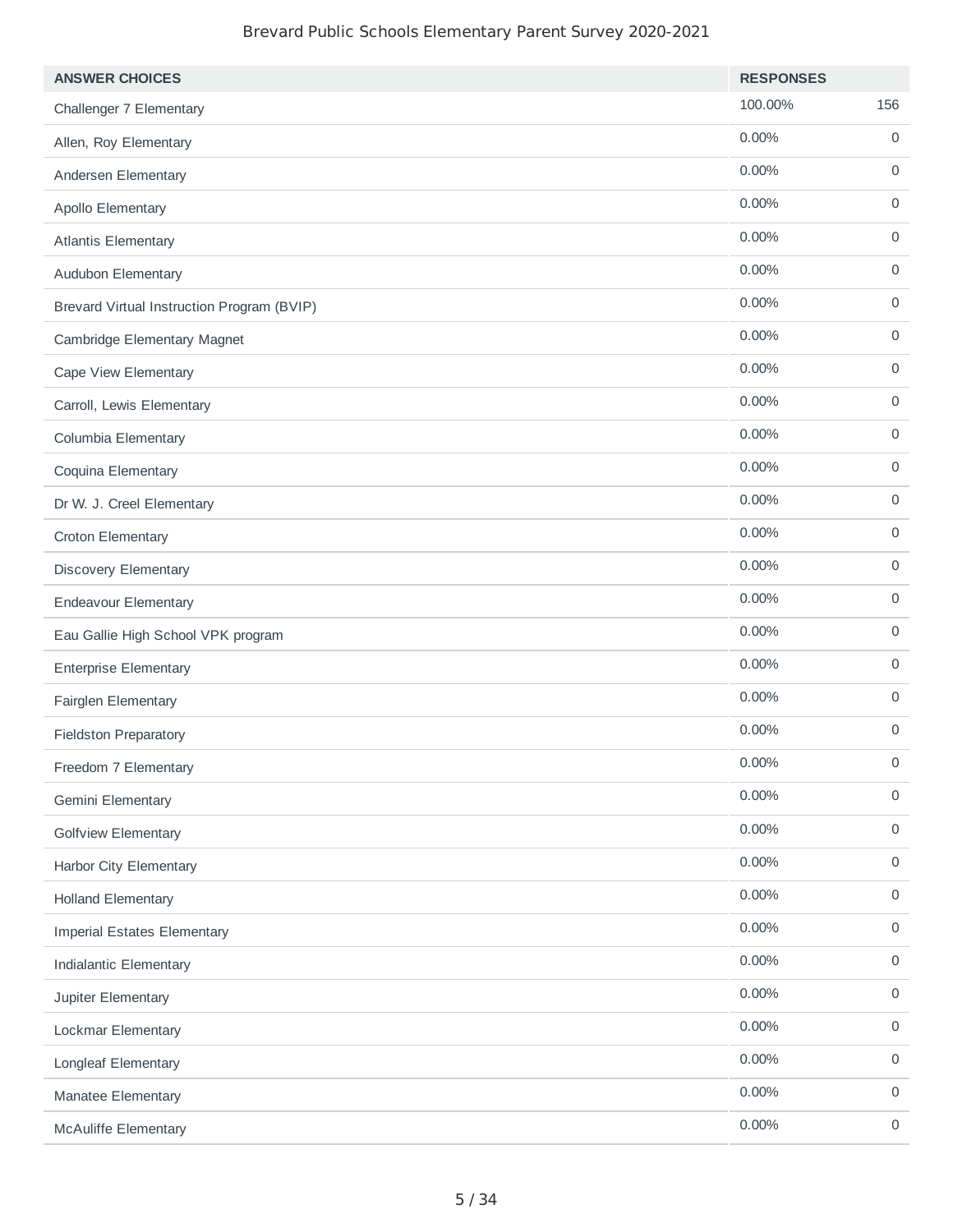| Meadowlane Intermediate Elementary<br>Meadowlane Primary Elementary | 0.00%<br>0.00% | 0<br>$\overline{0}$ |
|---------------------------------------------------------------------|----------------|---------------------|
| Merritt Island High School VPK program                              | 0.00%          | 0                   |
| <b>MILA Elementary</b>                                              | 0.00%          | 0                   |
| Mims Elementary                                                     | 0.00%          | 0                   |
| Pathways at Gardendale (North/Central Area Alternative Center)      | 0.00%          | 0                   |
| Oak Park Elementary                                                 | 0.00%          | 0                   |
| Ocean Breeze Elementary                                             | 0.00%          | 0                   |
| Palm Bay Elementary                                                 | 0.00%          | 0                   |
| Palm Bay High School VPK program                                    | 0.00%          | 0                   |
| Pinewood Elementary                                                 | $0.00\%$       | 0                   |
| Port Malabar Elementary                                             | 0.00%          | 0                   |
| Quest Elementary School                                             | 0.00%          | 0                   |
| Riverdale Country Day School                                        | 0.00%          | 0                   |
| Riviera Elementary                                                  | 0.00%          | 0                   |
| Roosevelt Elementary                                                | 0.00%          | 0                   |
| Sabal Elementary                                                    | 0.00%          | 0                   |
| Satellite High School VPK program                                   | 0.00%          | 0                   |
| Saturn Elementary                                                   | 0.00%          | 0                   |
| Sea Park Elementary                                                 | 0.00%          | 0                   |
| Sherwood Elementary                                                 | 0.00%          | 0                   |
| Pathways at Pine Grove (South Area Alternative Center)              | 0.00%          | 0                   |
| South Area Head Start                                               | 0.00%          | 0                   |
| South Lake Elementary                                               | 0.00%          | 0                   |
| <b>Stevenson Elementary</b>                                         | 0.00%          | 0                   |
| <b>Sunrise Elementary</b>                                           | 0.00%          | $\mathsf{O}\xspace$ |
| Suntree Elementary                                                  | 0.00%          | 0                   |
| Surfside Elementary                                                 | 0.00%          | $\mathsf{O}\xspace$ |
| <b>Tropical Elementary</b>                                          | 0.00%          | $\mathsf{O}\xspace$ |
| <b>Turner Elementary</b>                                            | 0.00%          | 0                   |
| University Park Elementary                                          | 0.00%          | 0                   |
| Viera High School VPK program                                       | 0.00%          | 0                   |
| Viera Elementary                                                    | 0.00%          | 0                   |
| West Melbourne Elementary School for Science                        | 0.00%          | 0                   |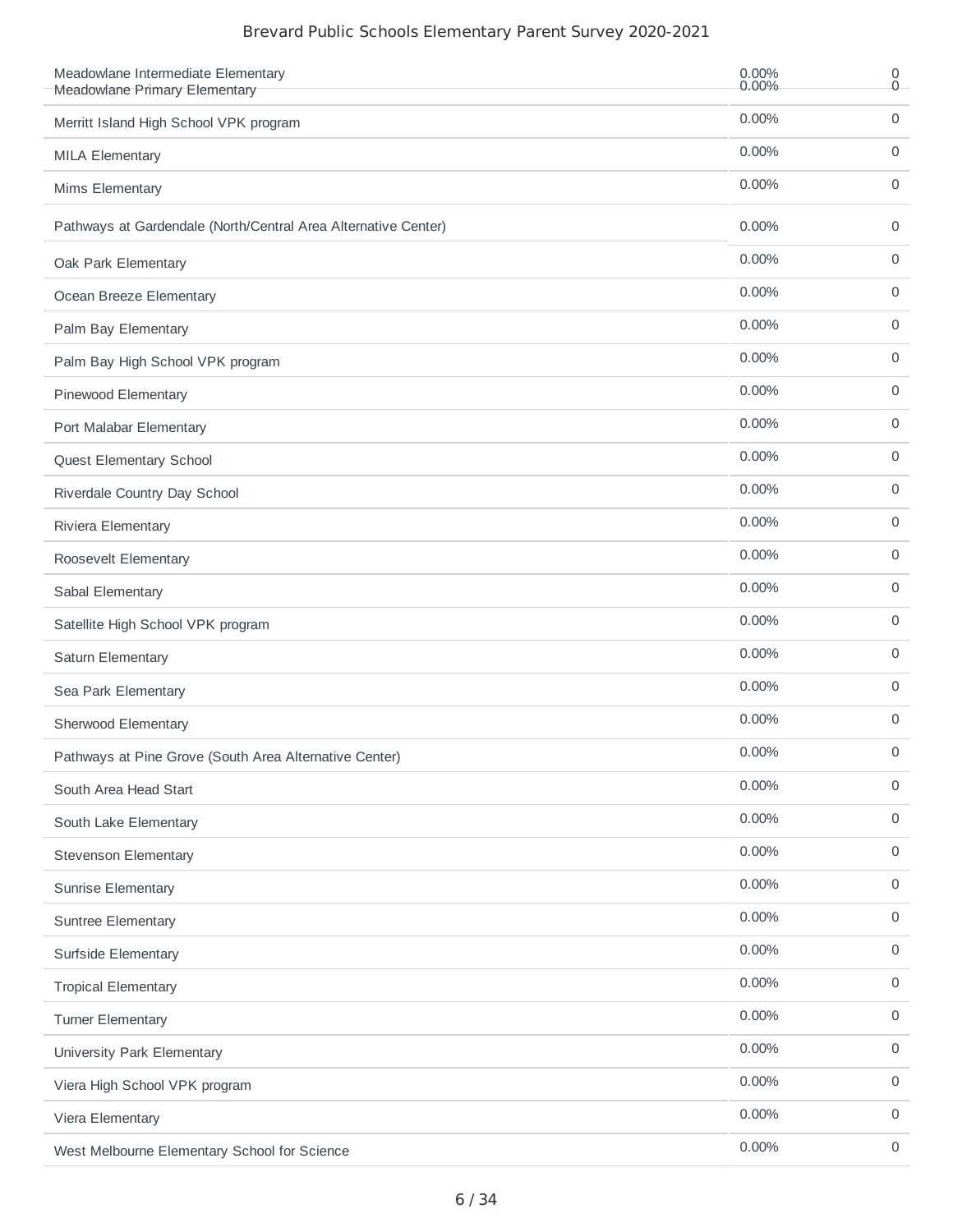| <b>Westside Elementary</b> | $0.00\%$ |     |
|----------------------------|----------|-----|
| Williams Elementary        | $0.00\%$ |     |
| <b>TOTAL</b>               |          | 156 |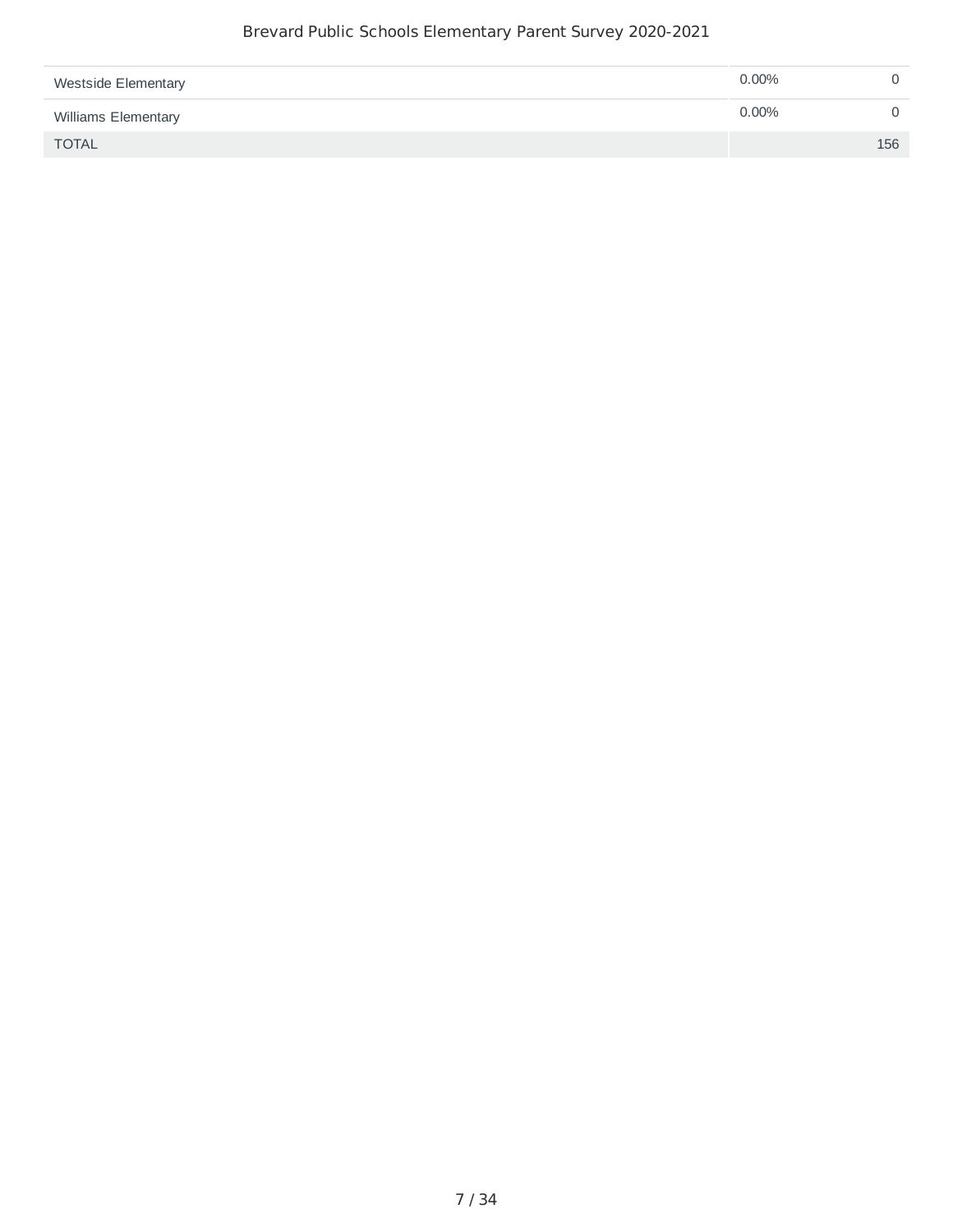

# Q2 What is your child's current grade level?

| <b>ANSWER CHOICES</b>  | <b>RESPONSES</b> |                |
|------------------------|------------------|----------------|
| PreK                   | 2.56%            | $\overline{4}$ |
| K                      | 12.82%           | 20             |
| $TK-1$                 | 0.00%            | $\overline{0}$ |
| 1                      | 18.59%           | 29             |
| 2                      | 9.62%            | 15             |
| 3                      | 23.08%           | 36             |
| 4                      | 19.87%           | 31             |
| 5                      | 12.82%           | 20             |
| 6                      | 11.54%           | 18             |
| Total Respondents: 156 |                  |                |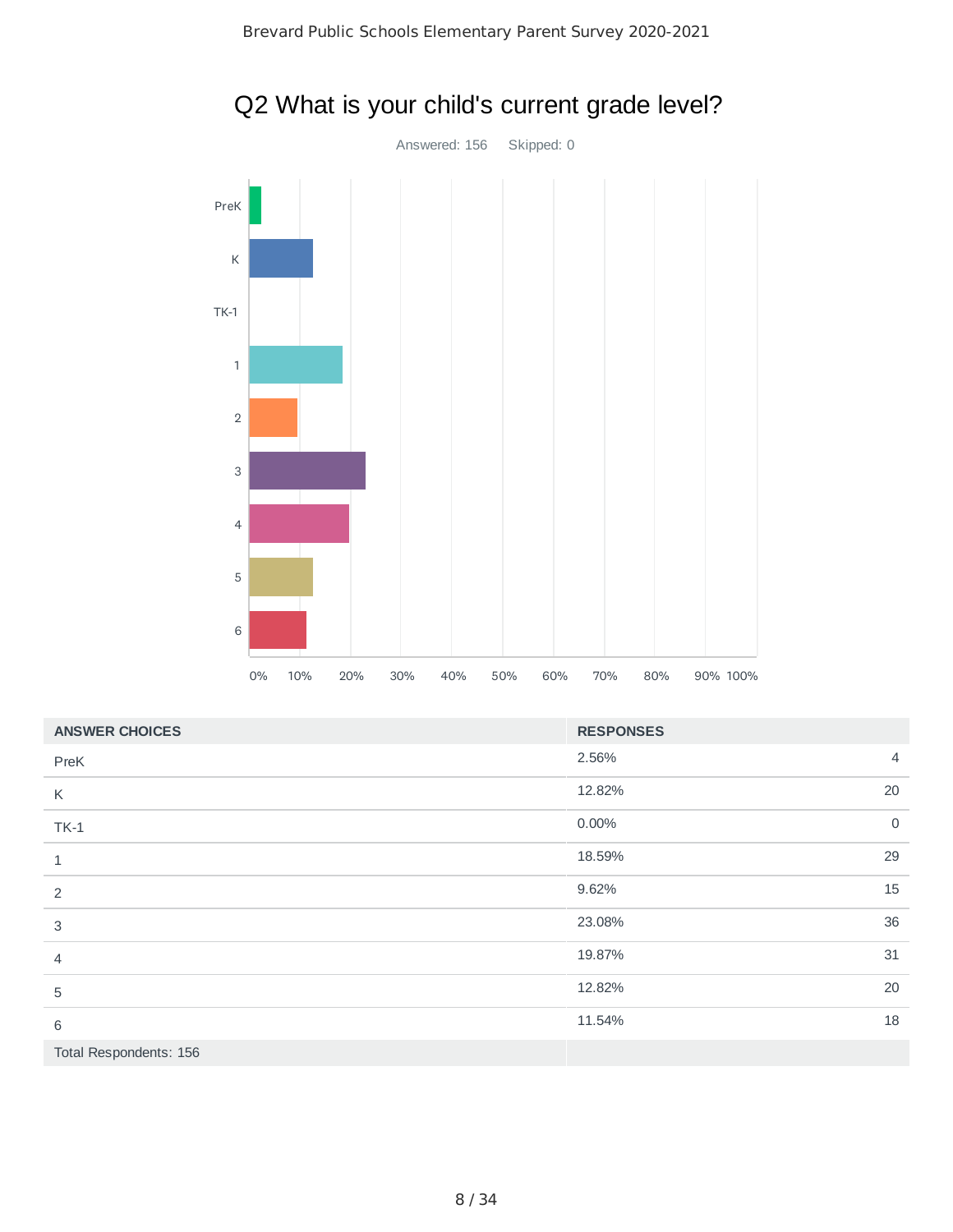# Q3 What is the best way for us to get important information regarding school events and/or your child's progress from the school? (check all that apply)

Answered: 155 Skipped: 1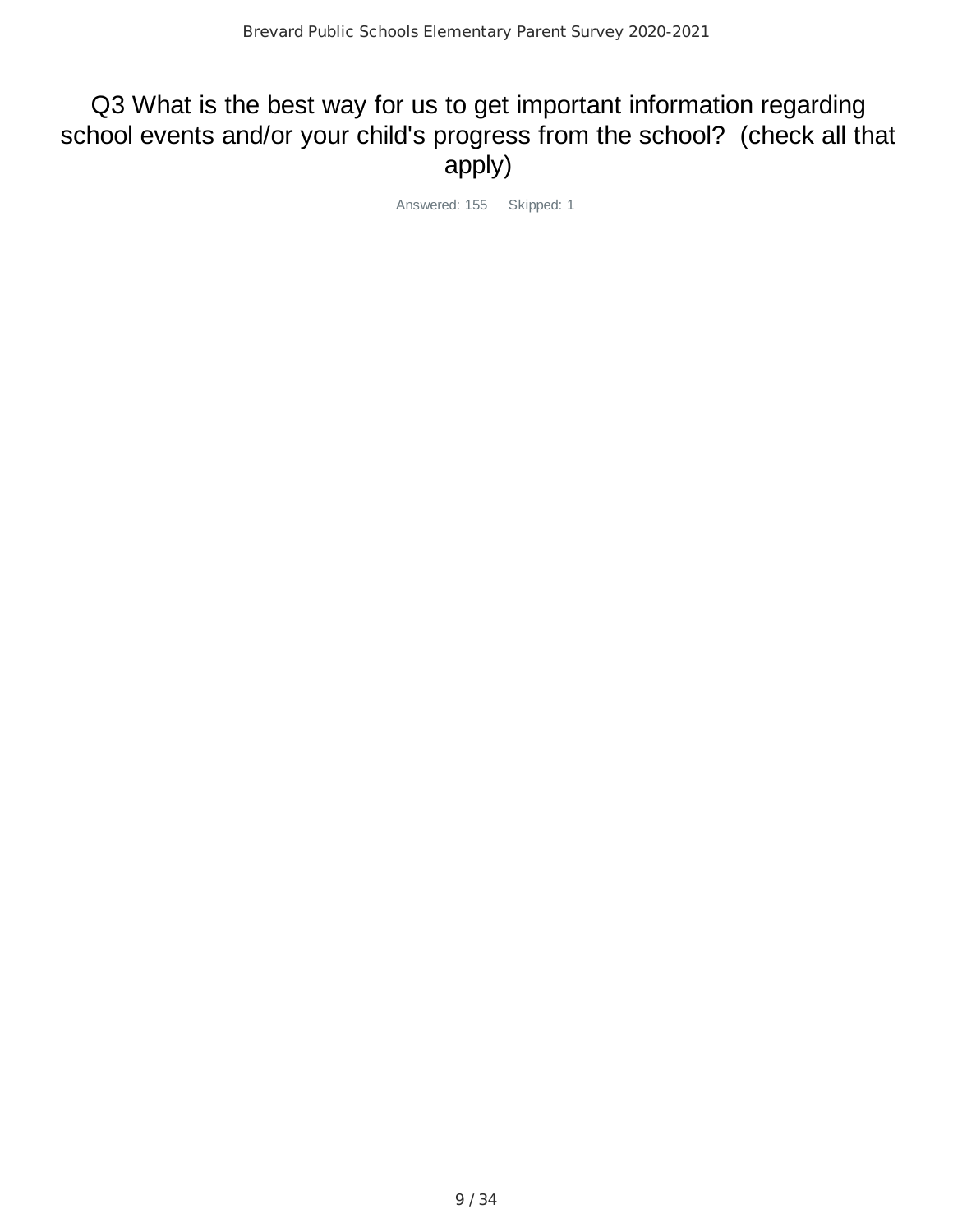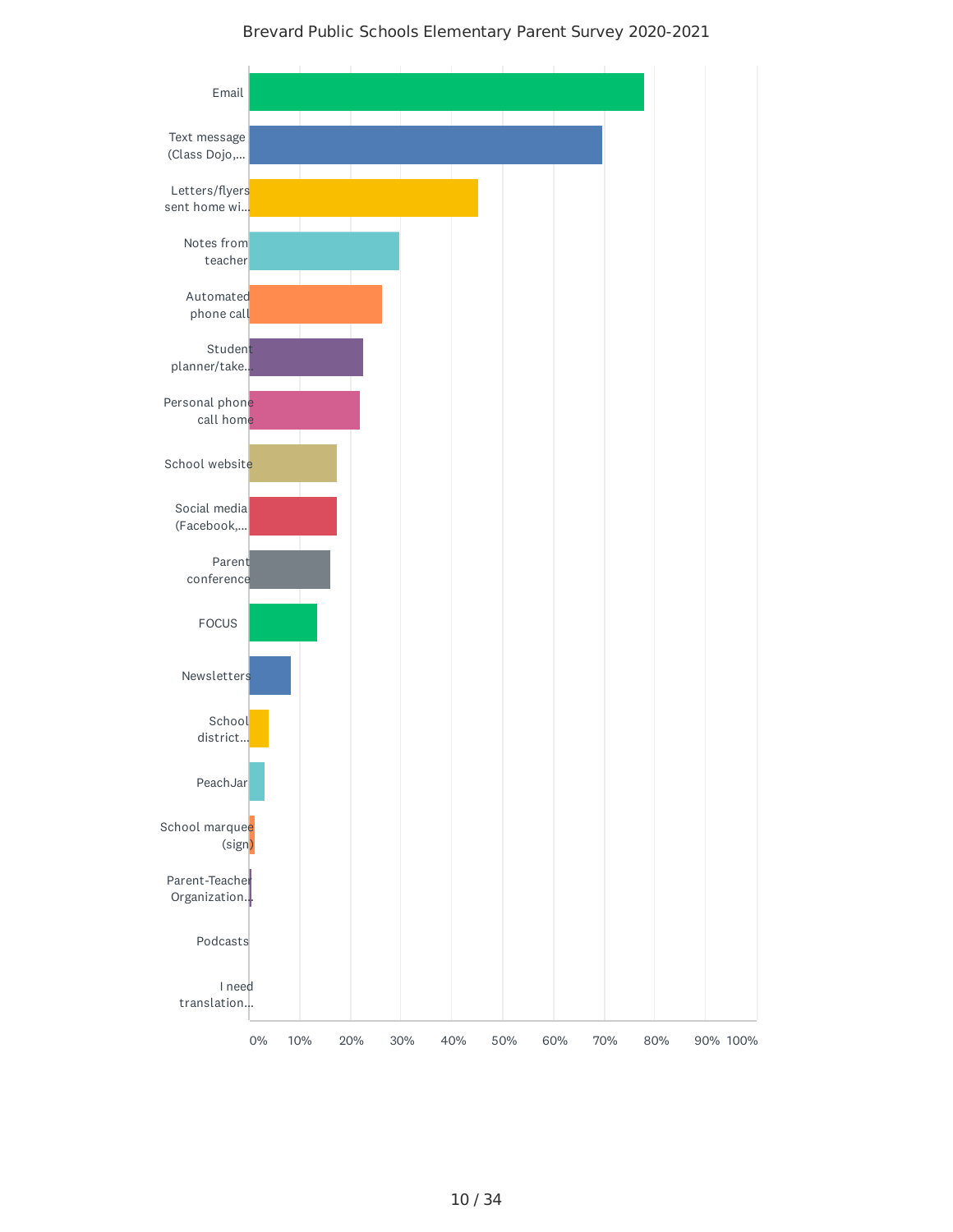| <b>ANSWER CHOICES</b>                  | <b>RESPONSES</b> |                |
|----------------------------------------|------------------|----------------|
| Email                                  | 78.06%           | 121            |
| Text message (Class Dojo, Remind)      | 69.68%           | 108            |
| Letters/flyers sent home with students | 45.16%           | 70             |
| Notes from teacher                     | 29.68%           | 46             |
| Automated phone call                   | 26.45%           | 41             |
| Student planner/take-home folder       | 22.58%           | 35             |
| Personal phone call home               | 21.94%           | 34             |
| School website                         | 17.42%           | 27             |
| Social media (Facebook, Twitter)       | 17.42%           | 27             |
| Parent conference                      | 16.13%           | 25             |
| <b>FOCUS</b>                           | 13.55%           | 21             |
| Newsletters                            | 8.39%            | 13             |
| School district website                | 3.87%            | 6              |
| PeachJar                               | 3.23%            | 5              |
| School marquee (sign)                  | 1.29%            | 2              |
| Parent-Teacher Organization (PTO/PTA)  | 0.65%            | $\mathbf{1}$   |
| Podcasts                               | 0.00%            | $\mathbf 0$    |
| I need translation assistance          | 0.00%            | $\overline{0}$ |
| Total Respondents: 155                 |                  |                |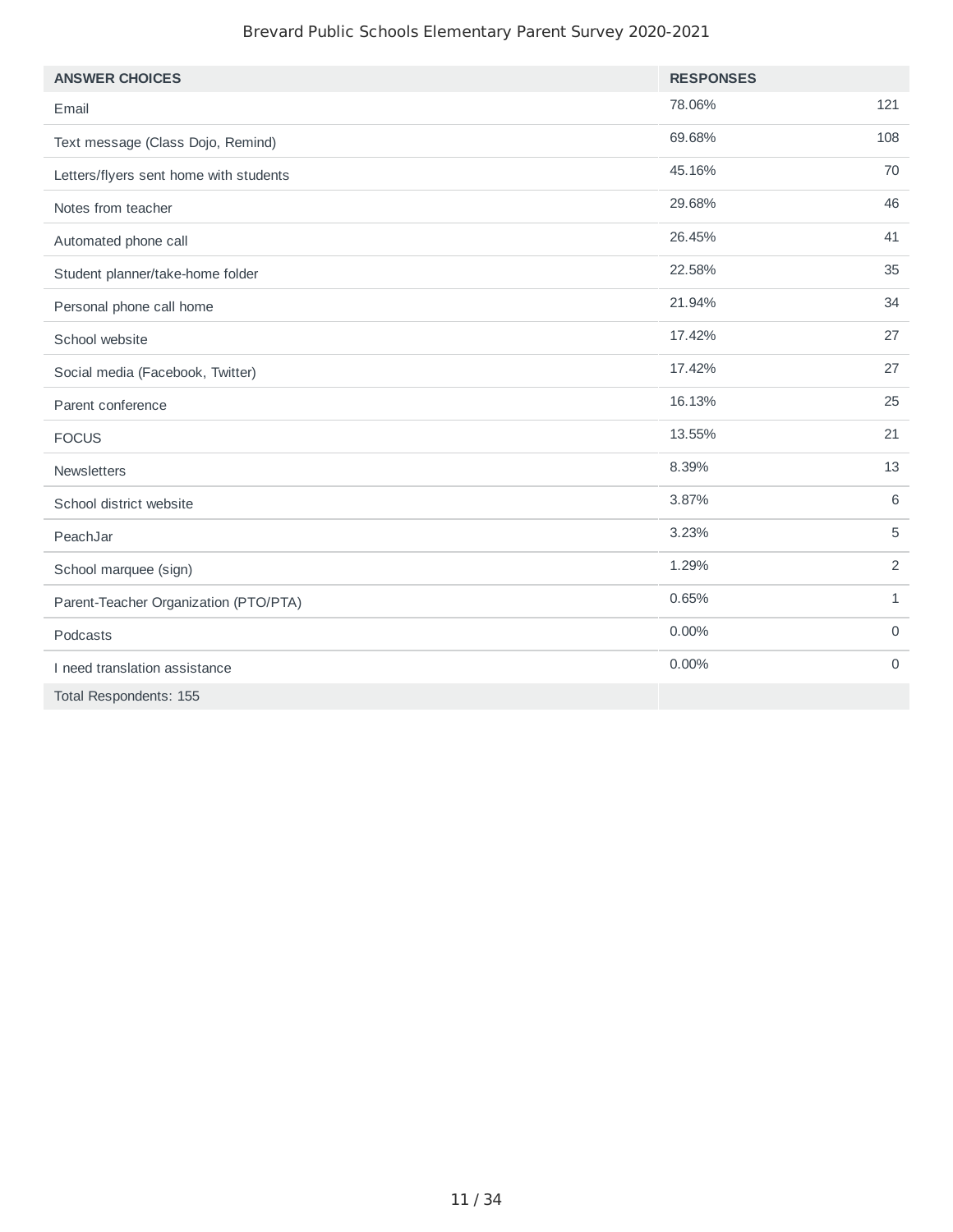### Q4 How do you receive interim reports and report cards?



| <b>ANSWER CHOICES</b>                | <b>RESPONSES</b> |          |
|--------------------------------------|------------------|----------|
| paper copies sent home by the school | 91.97%           | 126      |
| <b>FOCUS</b>                         | 21.17%           | 29       |
| I do not receive them                | 3.65%            | 5        |
| Comments:                            | 2.19%            | 3        |
| my child's school is paperless       | $0.00\%$         | $\Omega$ |
| Total Respondents: 137               |                  |          |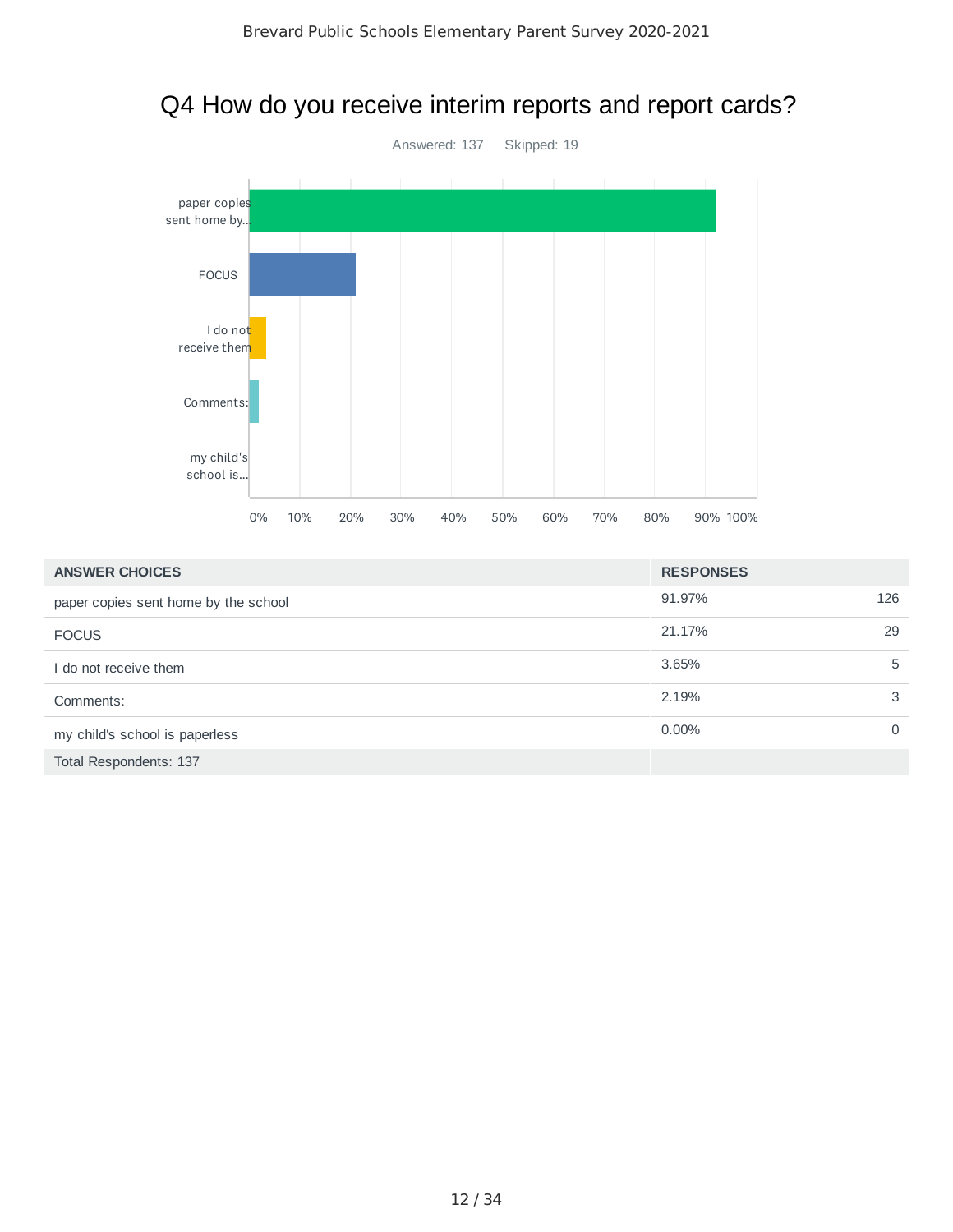### Q5 Please rate your overall experience with Brevard Public School's eLearning program.



| <b>ANSWER CHOICES</b>              | <b>RESPONSES</b> |     |
|------------------------------------|------------------|-----|
| N/A                                | 33.81%           | 47  |
| Satisfied                          | 23.02%           | 32  |
| Neither satisfied nor dissatisfied | 18.71%           | 26  |
| Very satisfied                     | 9.35%            | 13  |
| <b>Dissatisfied</b>                | 9.35%            | 13  |
| Very dissatisfied                  | 5.76%            | 8   |
| <b>TOTAL</b>                       |                  | 139 |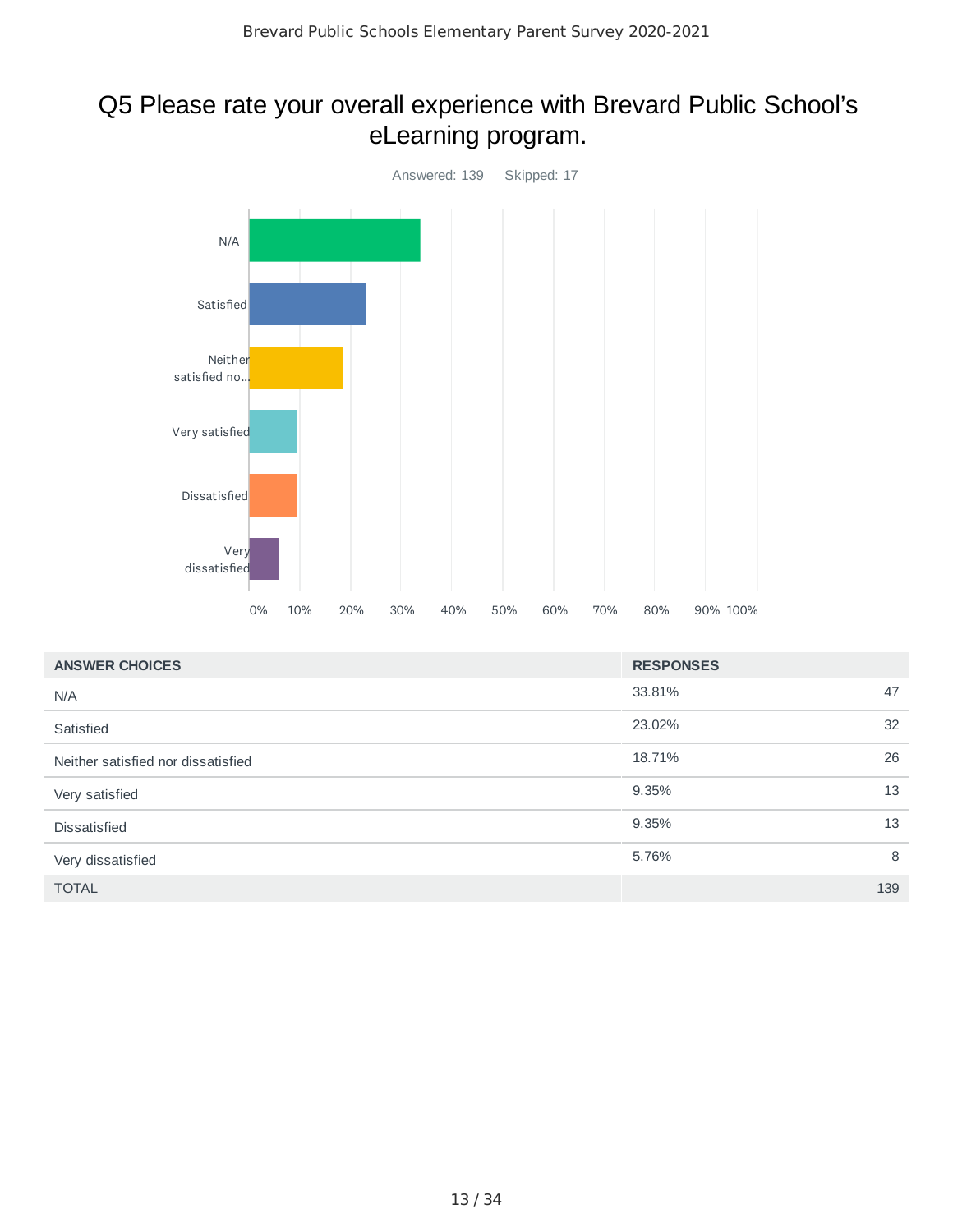# Q6 What has been the biggest challenge with the eLearning environment?



| <b>ANSWER CHOICES</b>                                                 | <b>RESPONSES</b> |    |
|-----------------------------------------------------------------------|------------------|----|
| N/A                                                                   | 44.20%           | 61 |
| student engagement                                                    | 31.88%           | 44 |
| navigating multiple learning platforms (Google Classroom, FOCUS, etc) | 22.46%           | 31 |
| teacher communication                                                 | 18.12%           | 25 |
| issues with internet connection                                       | 14.49%           | 20 |
| access to a device                                                    | 3.62%            | 5  |
| Total Respondents: 138                                                |                  |    |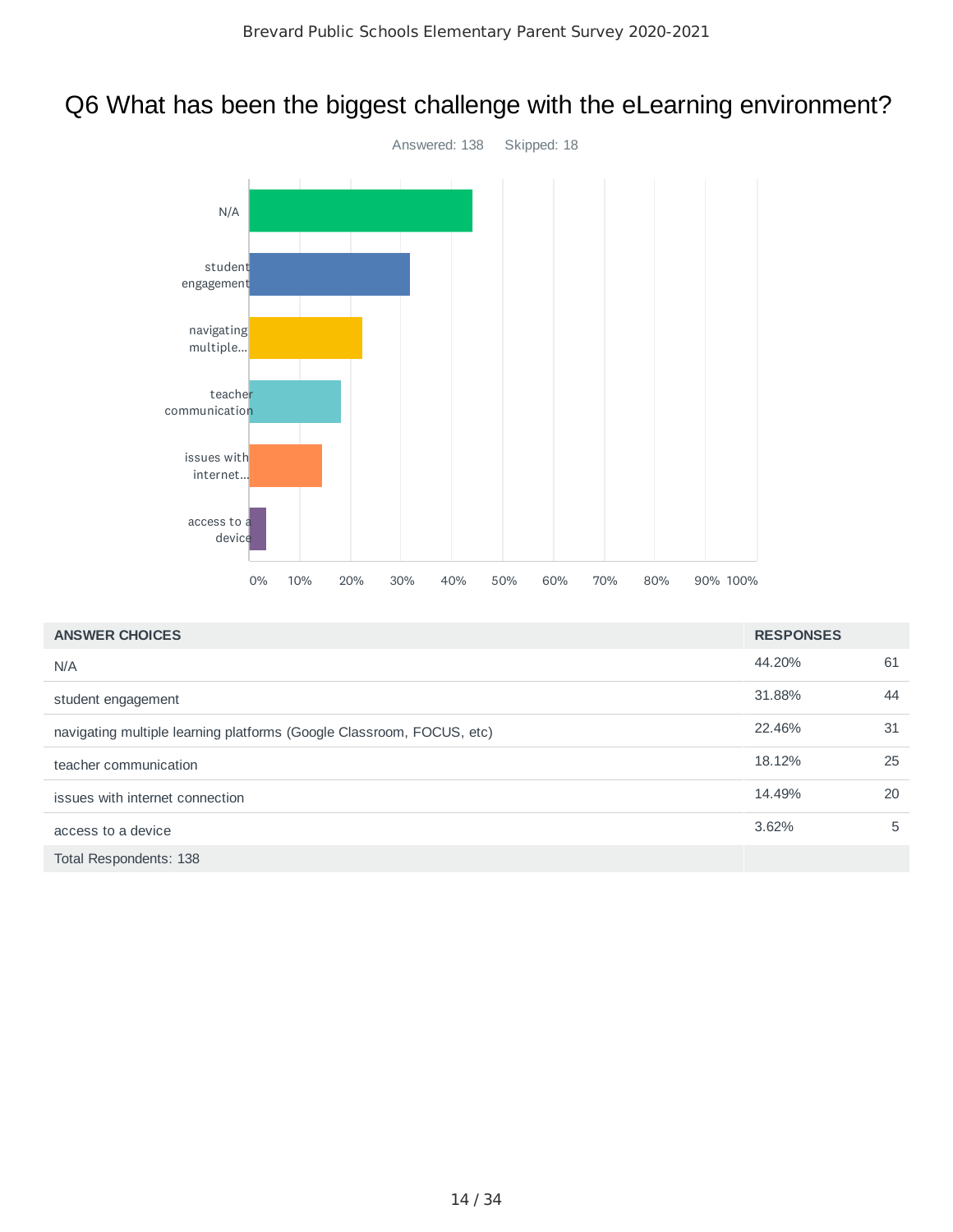# Q7 Do you feel welcome at your child's school?



| <b>ANSWER CHOICES</b> | <b>RESPONSES</b> |     |
|-----------------------|------------------|-----|
| Yes                   | 84.44%           | 114 |
| <b>No</b>             | 15.56%           | 21  |
| <b>TOTAL</b>          |                  | 135 |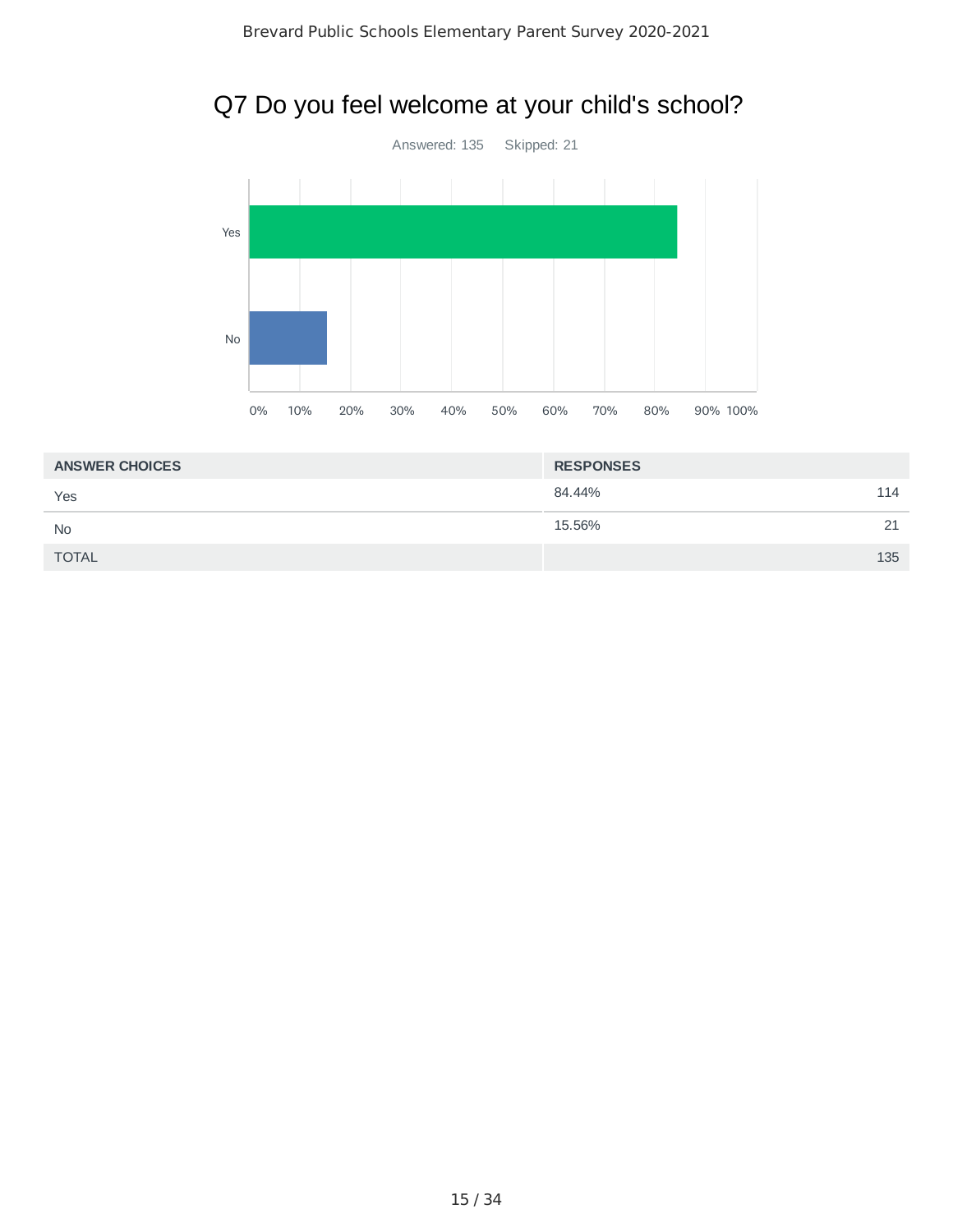### Q8 The office staff at my school is polite and is helpful in answering my questions or concerns.



| <b>ANSWER CHOICES</b> | <b>RESPONSES</b> |                |
|-----------------------|------------------|----------------|
| Always                | 65.22%           | 90             |
| Sometimes             | 24.64%           | 34             |
| Comments:             | 7.25%            | 10             |
| Never                 | 2.90%            | $\overline{4}$ |
| <b>TOTAL</b>          |                  | 138            |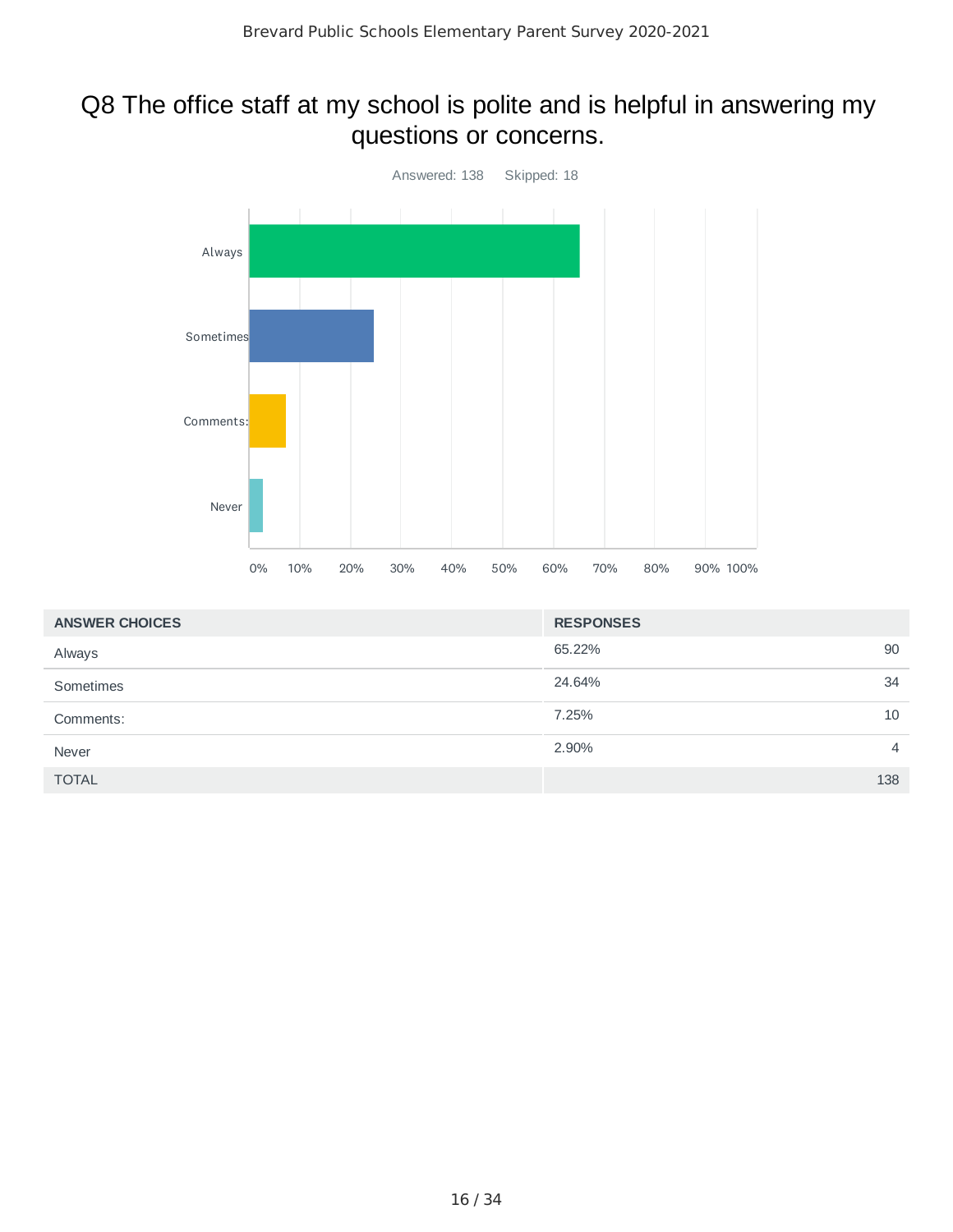# Q9 In the past year, how often did you attend a parent meeting or event at your child's school that supported your child's academic success?



| <b>ANSWER CHOICES</b>  | <b>RESPONSES</b> |     |
|------------------------|------------------|-----|
| Once or twice a year   | 34.06%           | 47  |
| Other (please specify) | 30.43%           | 42  |
| Never                  | 28.99%           | 40  |
| Monthly                | 6.52%            | 9   |
| <b>TOTAL</b>           |                  | 138 |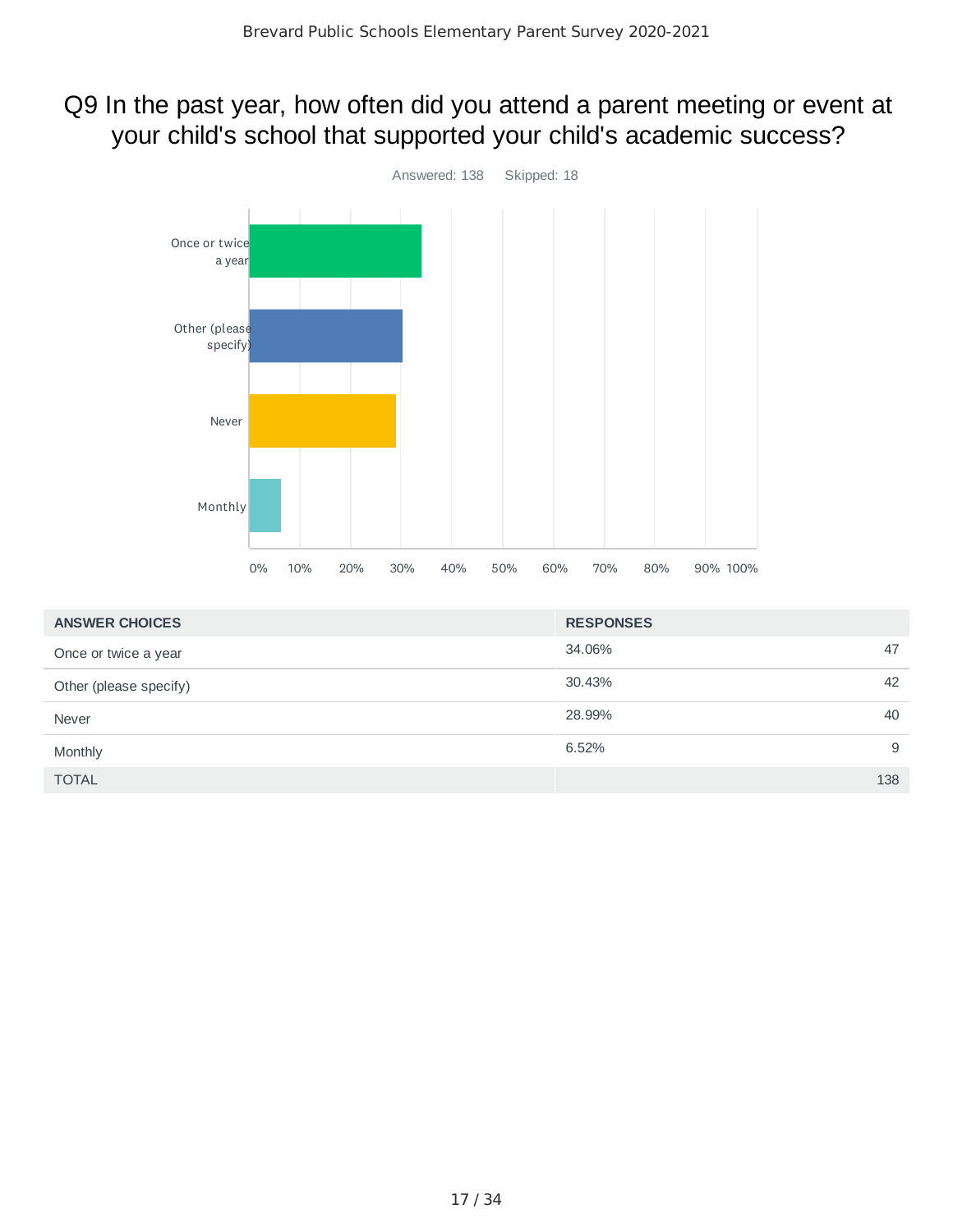# Q10 When is the best time for you to attend a school event for families?



| <b>ANSWER CHOICES</b>             | <b>RESPONSES</b> |     |
|-----------------------------------|------------------|-----|
| Evenings (M-F)                    | 74.45%           | 102 |
| Immediately after school (M-F)    | 25.55%           | 35  |
| Saturday                          | 24.09%           | 33  |
| Before school (M-F)               | 11.68%           | 16  |
| During school, before lunch (M-F) | 10.22%           | 14  |
| During school, after lunch (M-F)  | 10.22%           | 14  |
| Total Respondents: 137            |                  |     |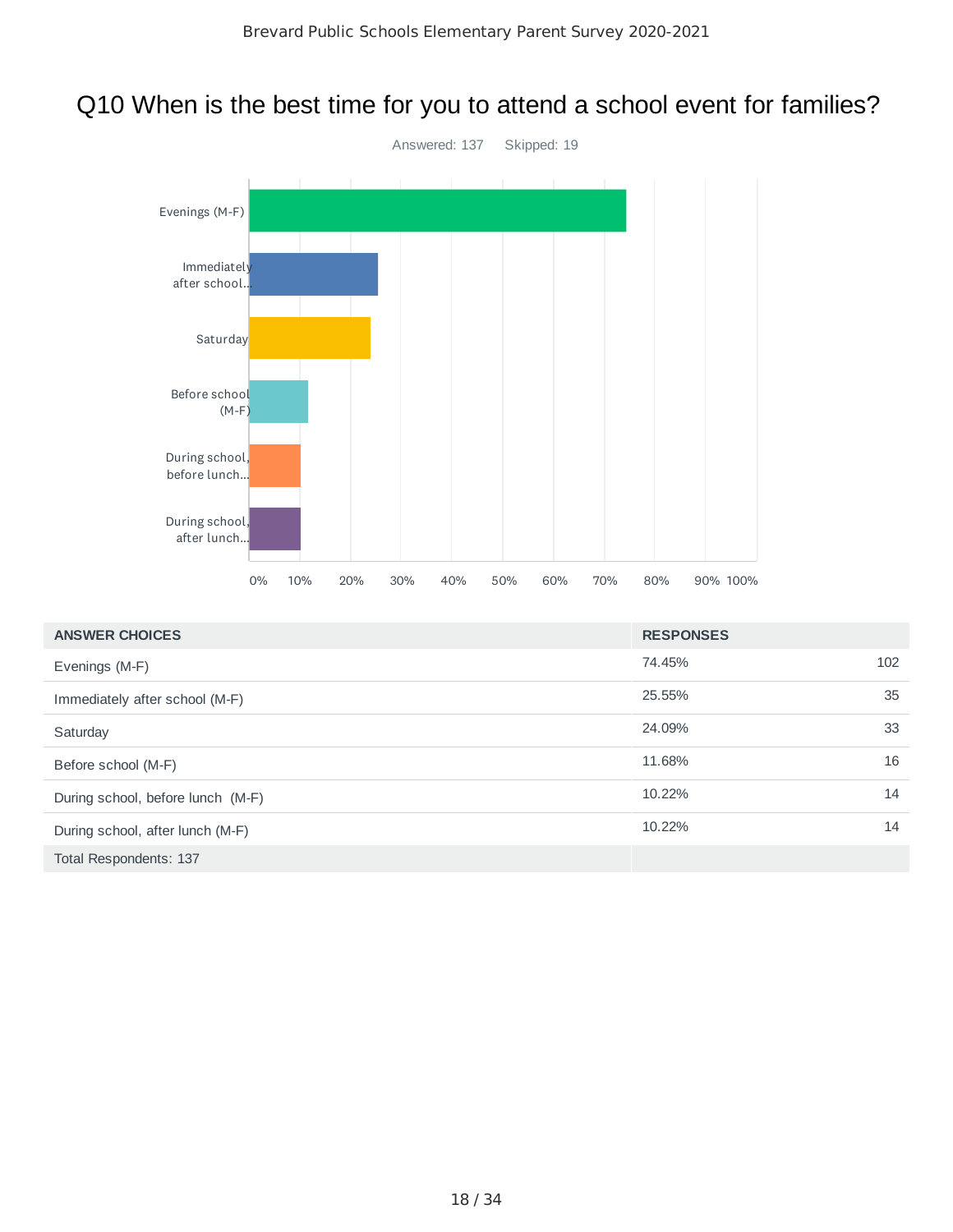### Q11 If you were unable to attend informational meetings or academic events, please share why. (Check all that apply)

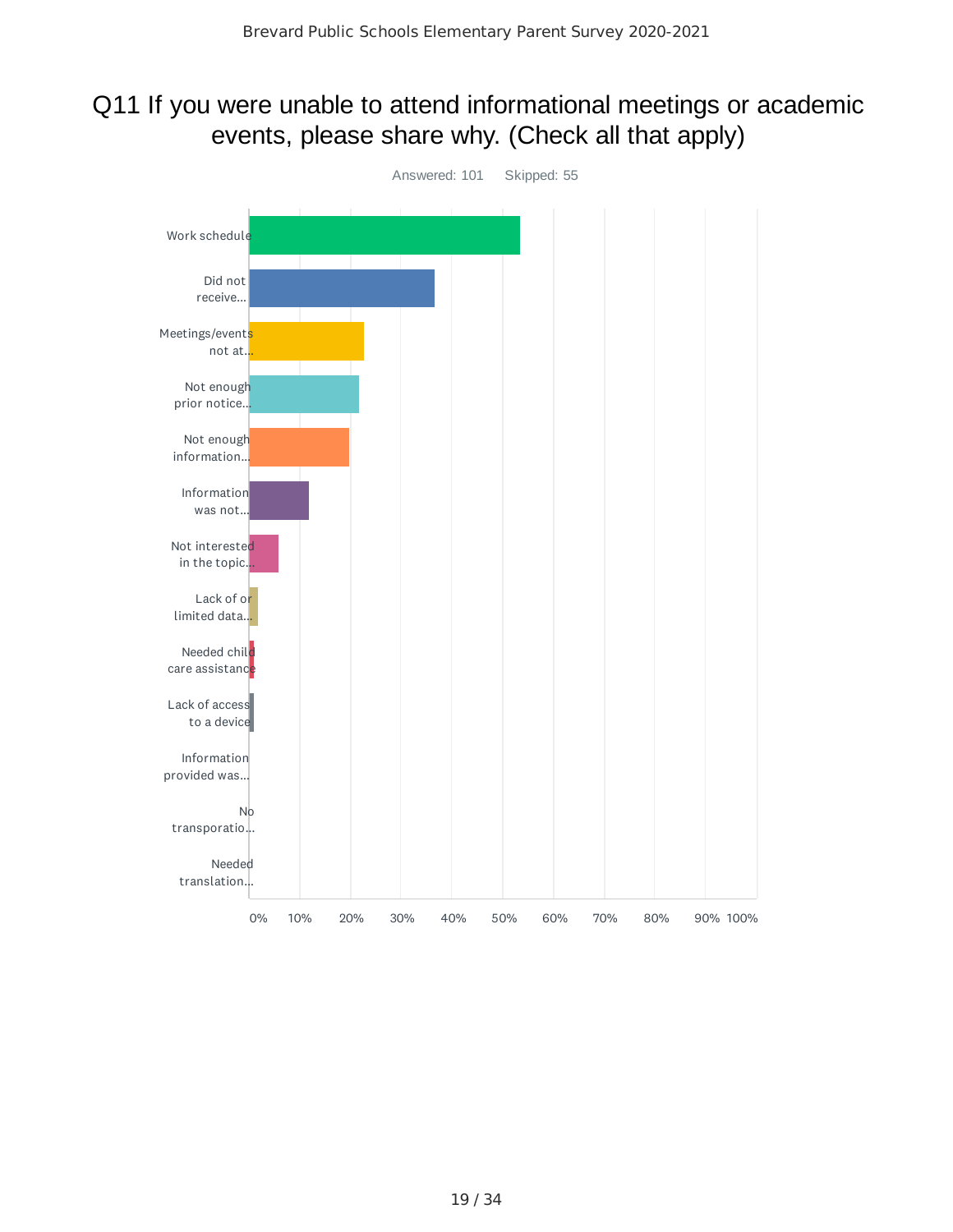| <b>ANSWER CHOICES</b>                             | <b>RESPONSES</b> |                |
|---------------------------------------------------|------------------|----------------|
| Work schedule                                     | 53.47%           | 54             |
| Did not receive information about meetings/events | 36.63%           | 37             |
| Meetings/events not at convenient times           | 22.77%           | 23             |
| Not enough prior notice provided                  | 21.78%           | 22             |
| Not enough information provided                   | 19.80%           | 20             |
| Information was not relevant to me/my child       | 11.88%           | 12             |
| Not interested in the topics presented            | 5.94%            | 6              |
| Lack of or limited data plan                      | 1.98%            | $\overline{2}$ |
| Needed child care assistance                      | 0.99%            | 1              |
| Lack of access to a device                        | 0.99%            | $\mathbf{1}$   |
| Information provided was difficult to understand  | $0.00\%$         | 0              |
| No transporation to get to meetings/events        | 0.00%            | 0              |
| Needed translation services                       | $0.00\%$         | 0              |
| Total Respondents: 101                            |                  |                |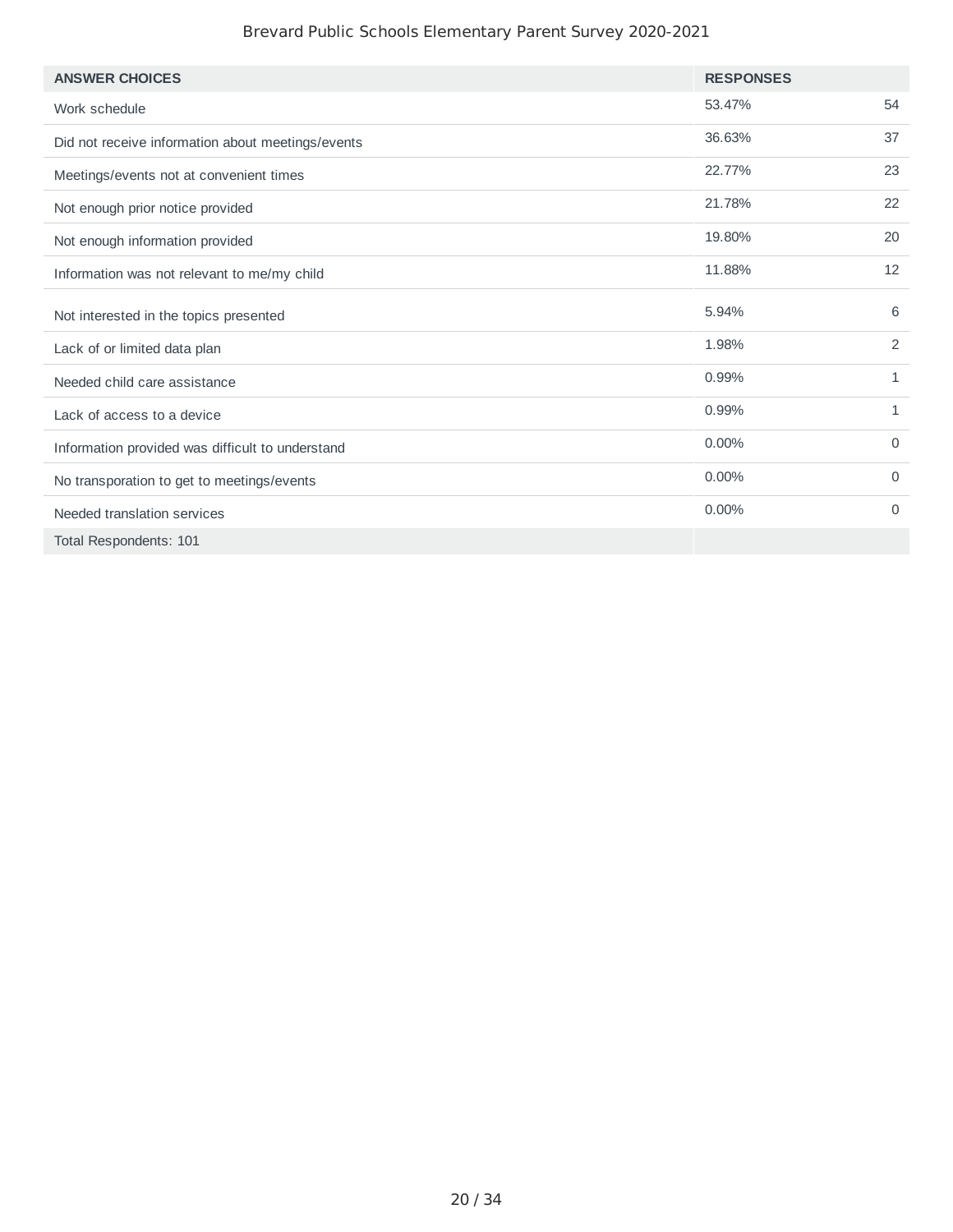### Q12 Which of the following informational meetings and activities would you participate in or attend?

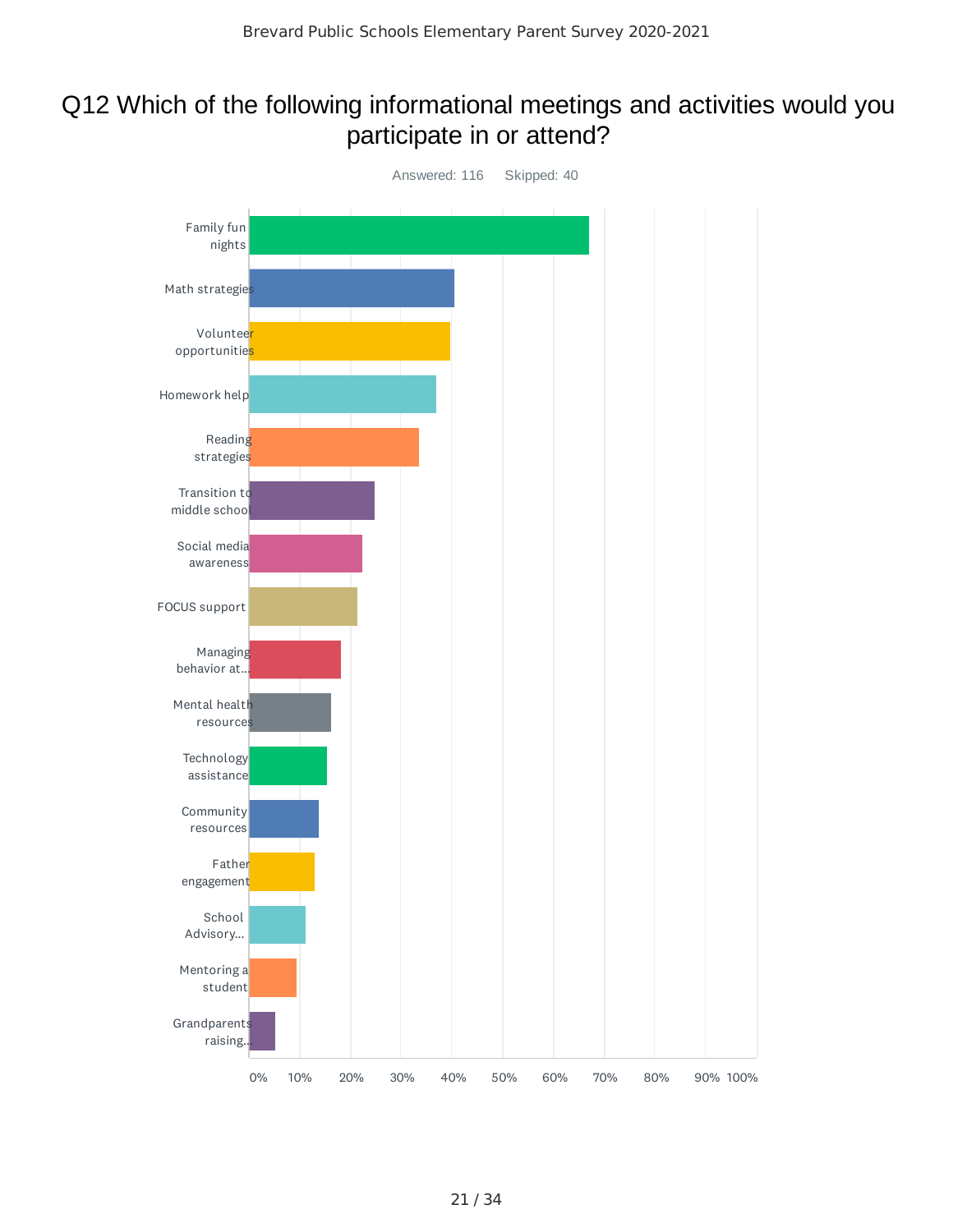| <b>ANSWER CHOICES</b>                                                  | <b>RESPONSES</b> |    |
|------------------------------------------------------------------------|------------------|----|
| Family fun nights                                                      | 67.24%           | 78 |
| Math strategies                                                        | 40.52%           | 47 |
| Volunteer opportunities                                                | 39.66%           | 46 |
| Homework help                                                          | 37.07%           | 43 |
| Reading strategies                                                     | 33.62%           | 39 |
| Transition to middle school                                            | 25.00%           | 29 |
| Social media awareness                                                 | 22.41%           | 26 |
| FOCUS support                                                          | 21.55%           | 25 |
| Managing behavior at home                                              | 18.10%           | 21 |
| Mental health resources                                                | 16.38%           | 19 |
| Technology assistance                                                  | 15.52%           | 18 |
| Community resources                                                    | 13.79%           | 16 |
| Father engagement                                                      | 12.93%           | 15 |
| School Advisory Council (SAC) or Parent-Teacher Organization (PTO/PTA) | 11.21%           | 13 |
| Mentoring a student                                                    | 9.48%            | 11 |
| Grandparents raising grandchildren                                     | 5.17%            | 6  |
| Total Respondents: 116                                                 |                  |    |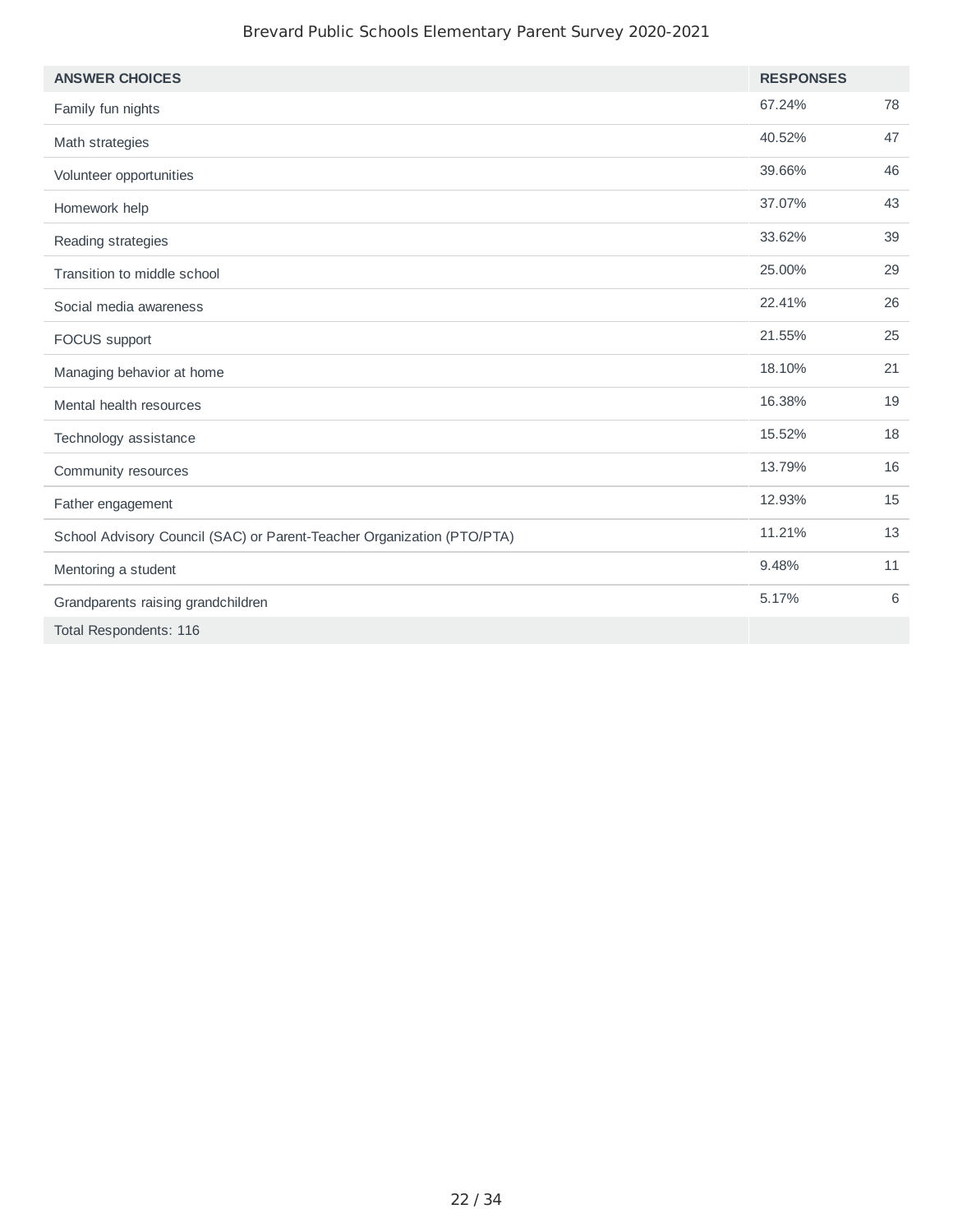#### Q13 In what ways can family engagement be strengthened at your child's school?

Answered: 58 Skipped: 98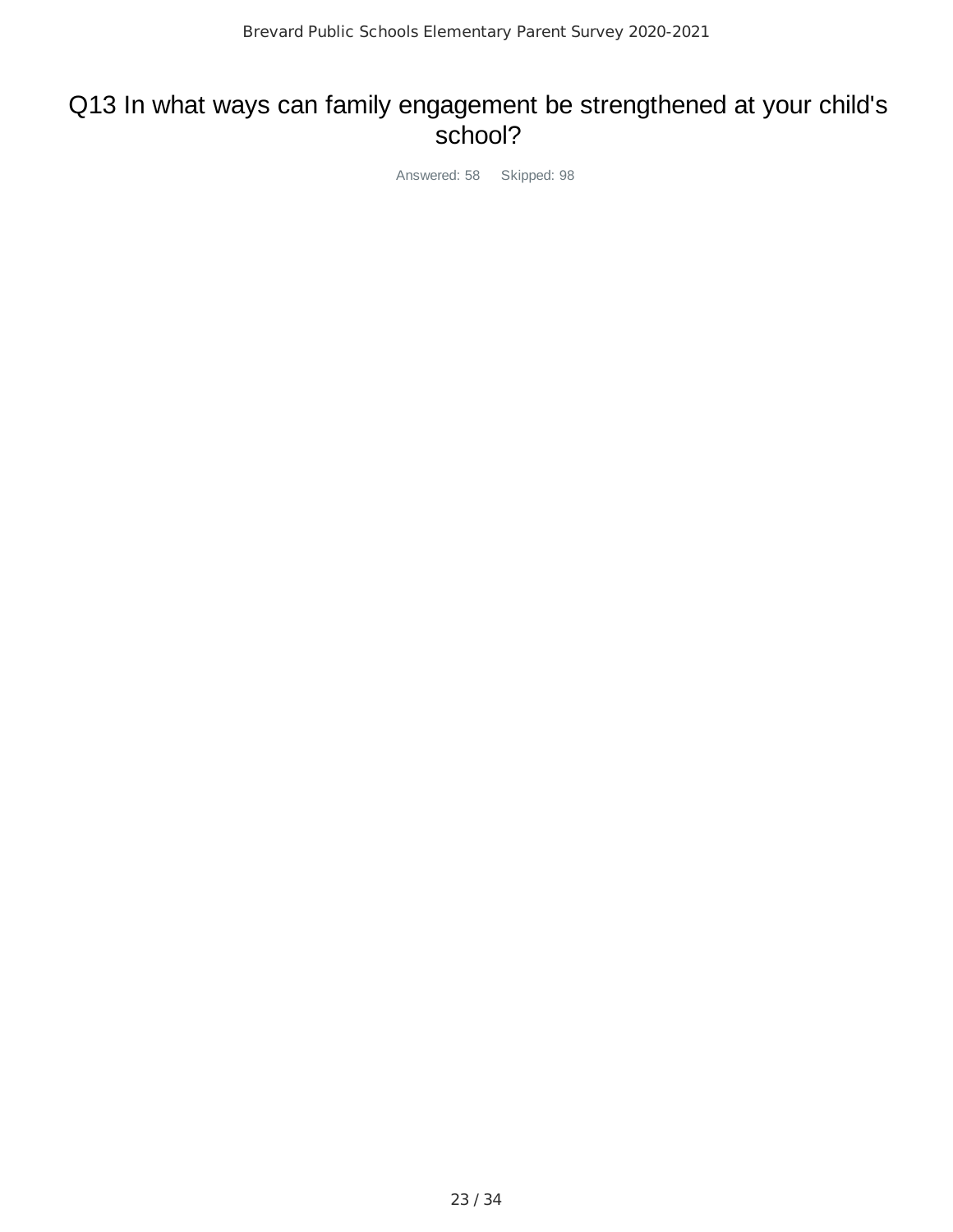# Q14 How often do you communicate with your child's teachers?



| <b>ANSWER CHOICES</b> | <b>RESPONSES</b> |     |
|-----------------------|------------------|-----|
| Weekly                | 50.43%           | 58  |
| Monthly               | 26.09%           | 30  |
| Daily                 | 9.57%            | 11  |
| Once or twice a year  | 9.57%            | 11  |
| Never                 | 4.35%            | 5   |
| <b>TOTAL</b>          |                  | 115 |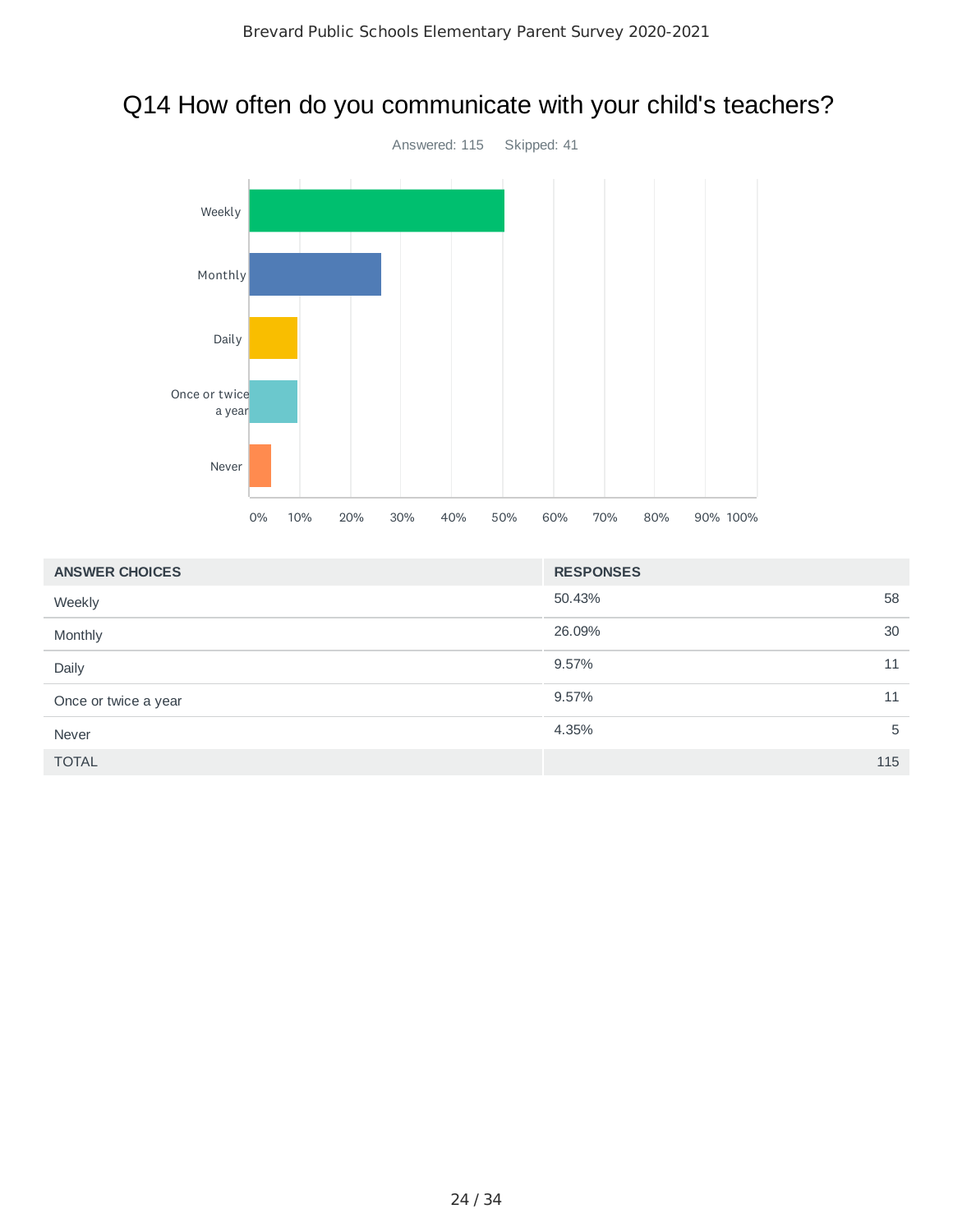### Q15 How often does your child's teacher communicate with you about your child's progress?



| <b>ANSWER CHOICES</b> | <b>RESPONSES</b> |     |
|-----------------------|------------------|-----|
| Weekly                | 39.13%           | 45  |
| Monthly               | 27.83%           | 32  |
| Never                 | 19.13%           | 22  |
| Once or twice a year  | 8.70%            | 10  |
| Daily                 | 5.22%            | 6   |
| <b>TOTAL</b>          |                  | 115 |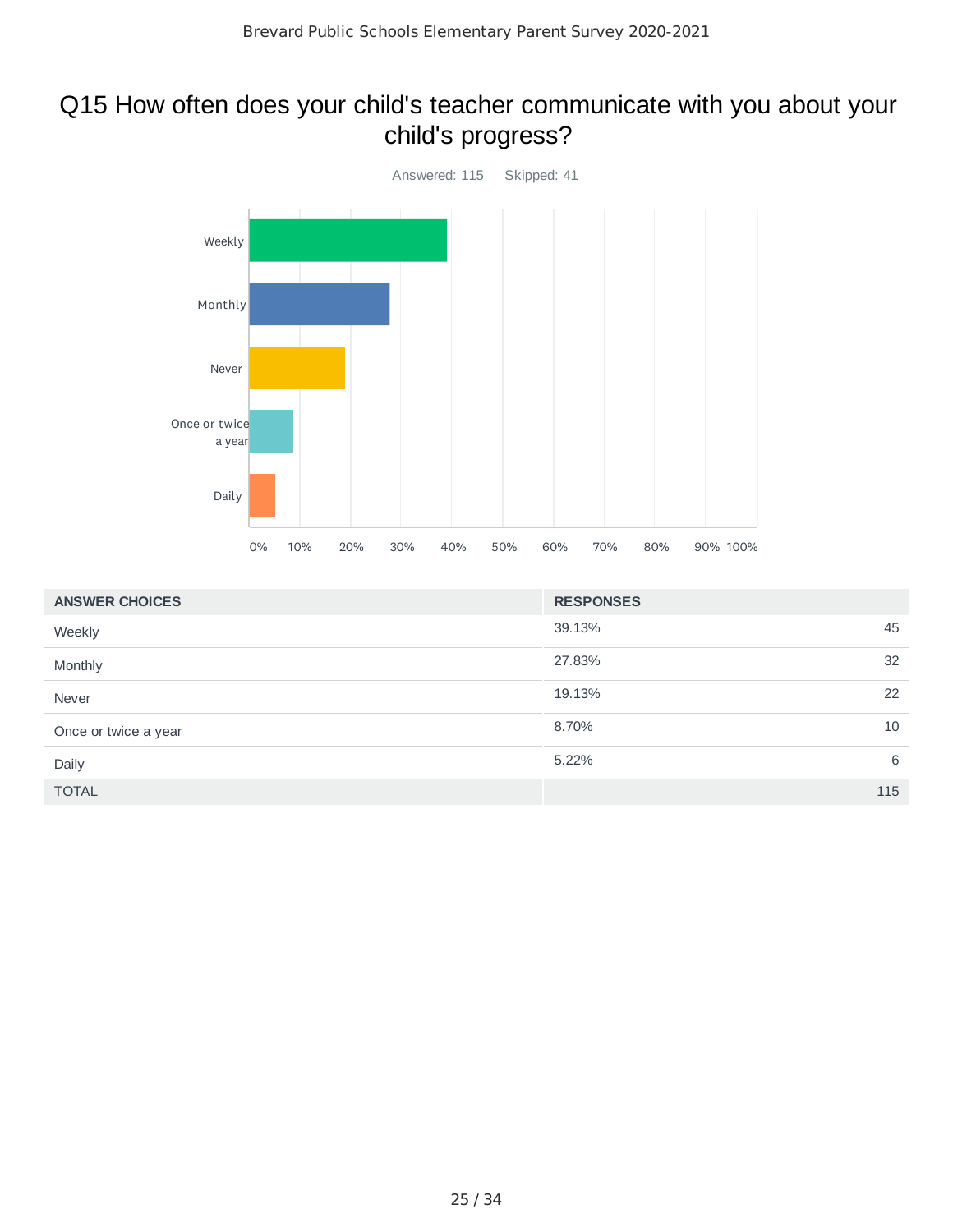### Q16 How many times per month do you access your child's grades and attendance information through FOCUS?



| <b>ANSWER CHOICES</b> | <b>RESPONSES</b> |     |
|-----------------------|------------------|-----|
| $1 - 5$               | 37.72%           | 43  |
| Never                 | 34.21%           | 39  |
| 10 or more            | 20.18%           | 23  |
| $6-9$                 | 7.89%            | 9   |
| <b>TOTAL</b>          |                  | 114 |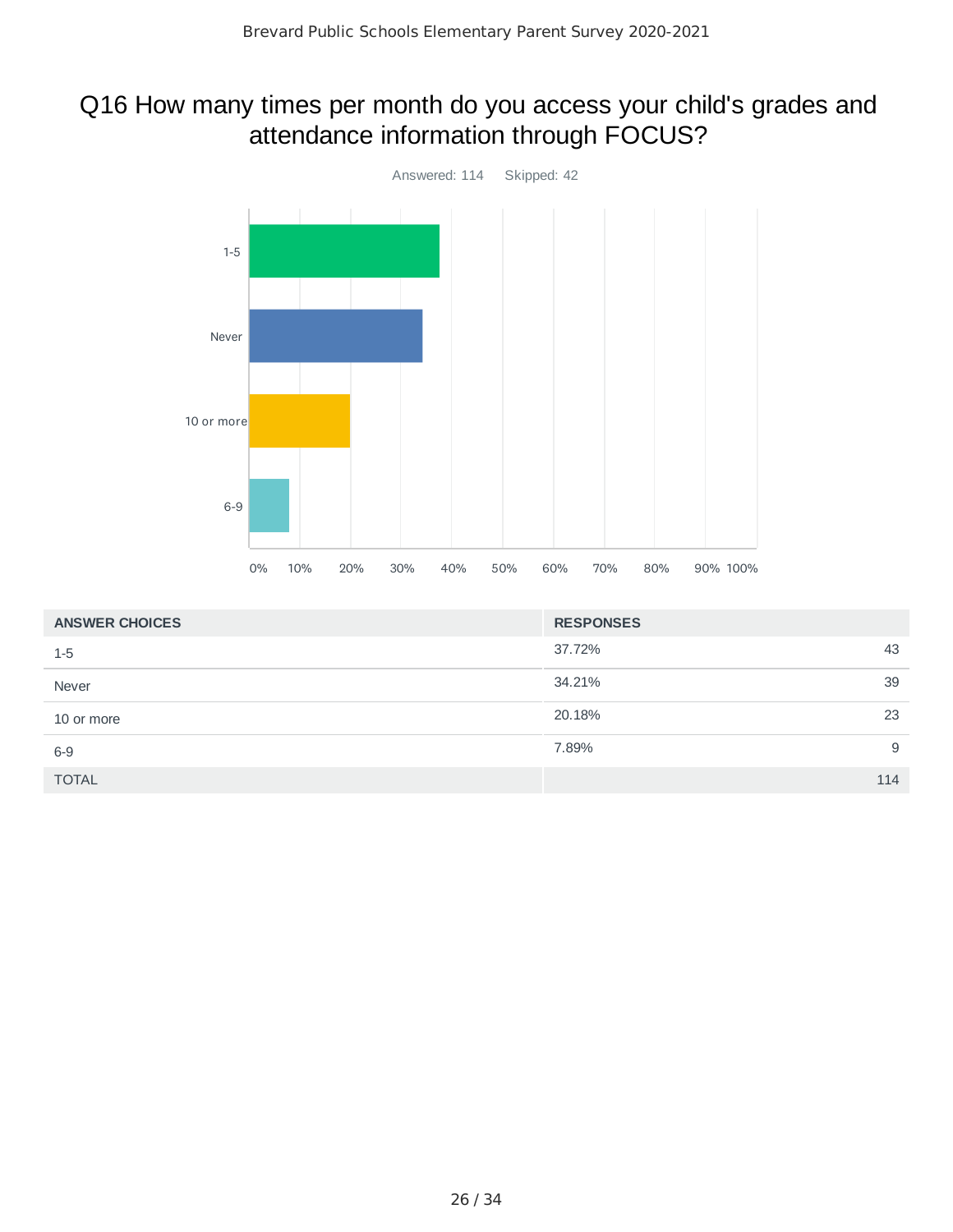### Q17 How often does your child's school or teachers provide you with information about ways you can help your child's learning at home?



| <b>ANSWER CHOICES</b> | <b>RESPONSES</b> |    |
|-----------------------|------------------|----|
| Sometimes             | 42.24%<br>49     |    |
| Often                 | 24.14%           | 28 |
| Never                 | 21.55%           | 25 |
| Comments:             | 12.07%           | 14 |
| <b>TOTAL</b>          | 116              |    |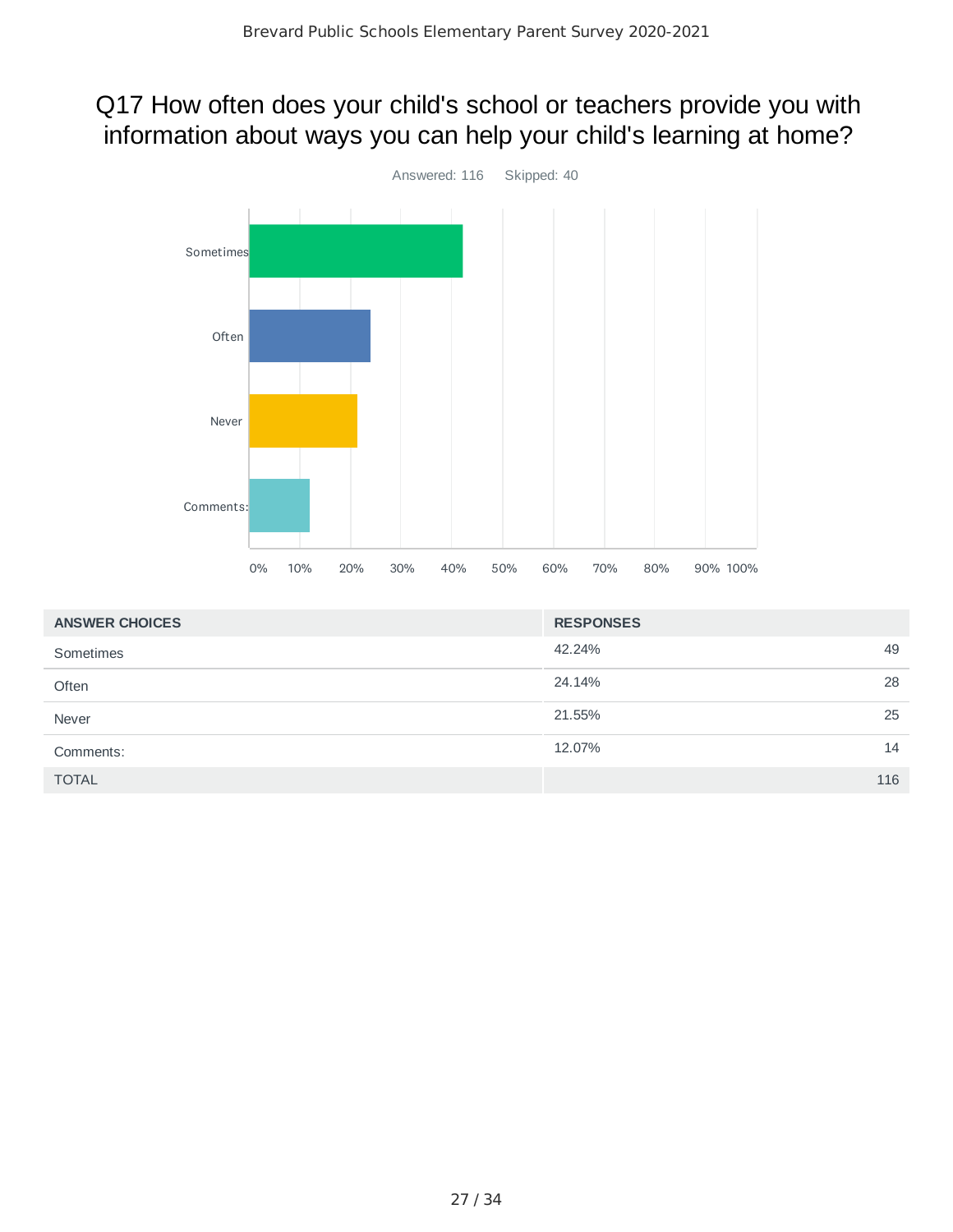### Q18 What types of family engagement resources would you use if they were provided at your school?



| <b>ANSWER CHOICES</b>                                                | <b>RESPONSES</b> |    |
|----------------------------------------------------------------------|------------------|----|
| Academic support materials for families to use at home               | 78.95%           | 75 |
| Technology resources to support learning at home                     | 38.95%           | 37 |
| Parenting materials (articles and books for check out)               | 33.68%           | 32 |
| Workshops on how to manage behaviors at home                         | 30.53%           | 29 |
| Trainings on how to participate in school decision-making committees | 24.21%           | 23 |
| Workshops on mental health resources                                 | 22.11%           | 21 |
| Total Respondents: 95                                                |                  |    |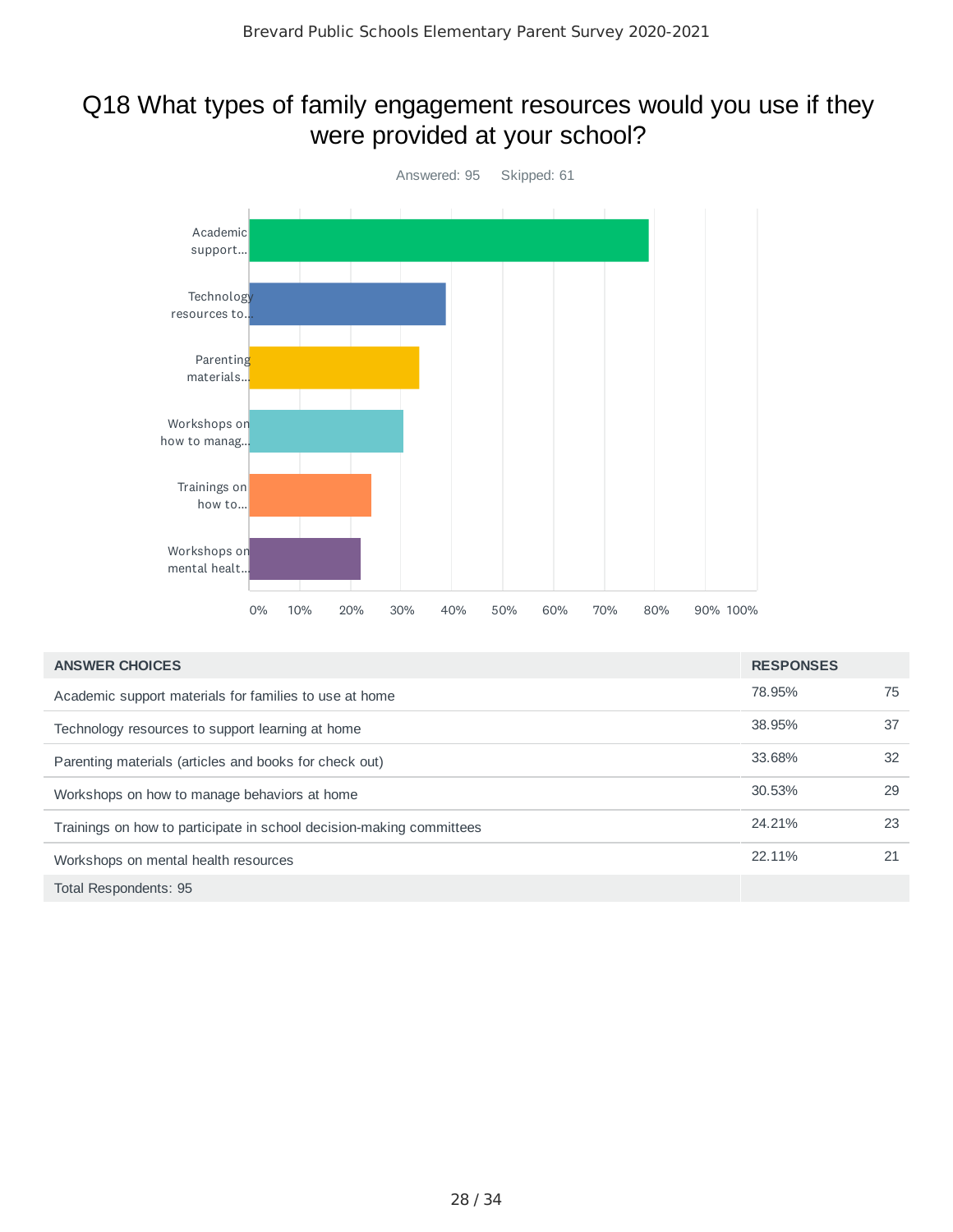# Q19 What can Brevard Public Schools do to ensure your child is successful in elementary school?

Answered: 69 Skipped: 87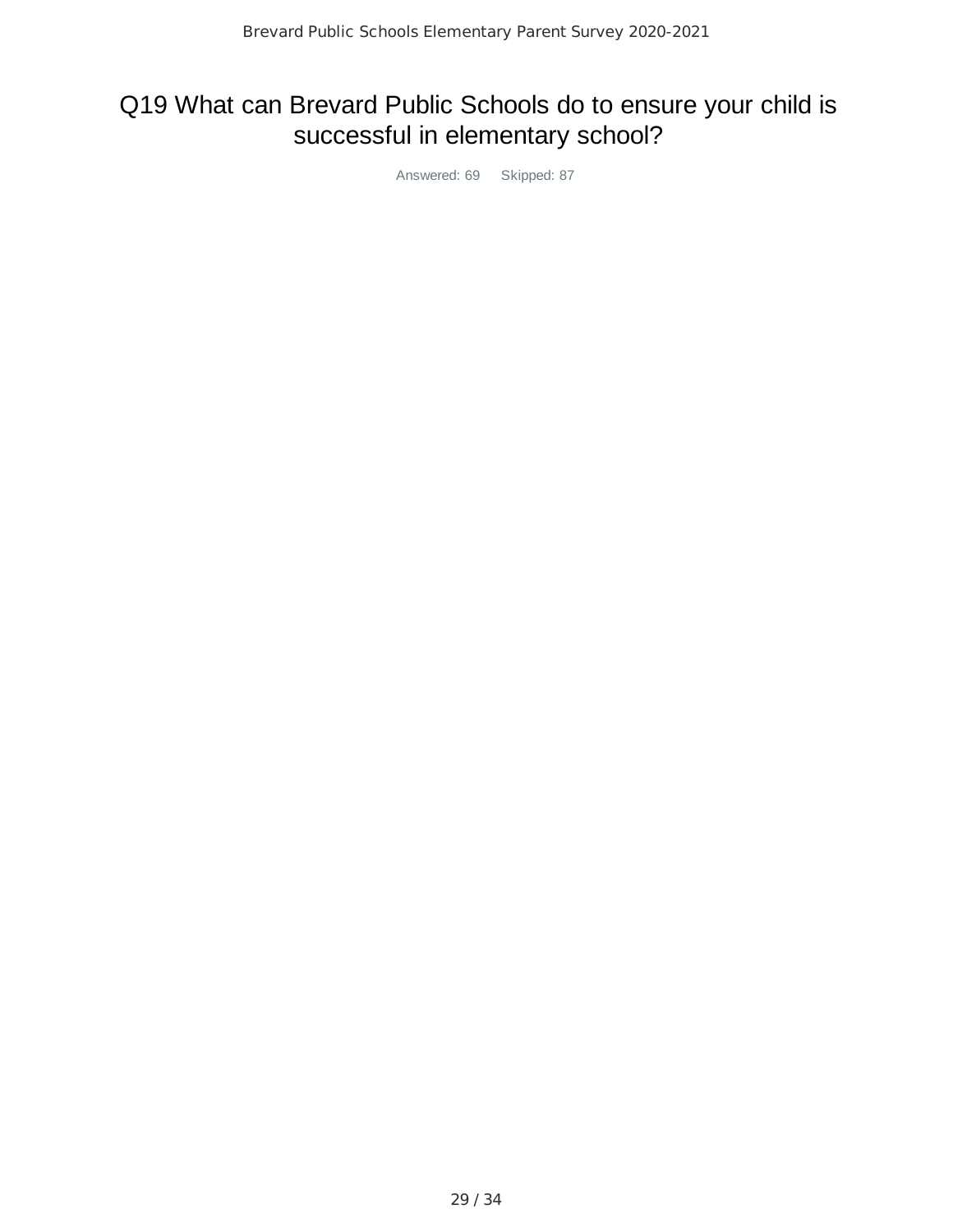### Q20 Have you been given opportunities to provide input and feedback into school decisions (school improvement, Title I services, event planning, discipline)?



| <b>ANSWER CHOICES</b> | <b>RESPONSES</b> |     |
|-----------------------|------------------|-----|
| <b>No</b>             | 58.41%           | 66  |
| Yes                   | 41.59%           | 47  |
| <b>TOTAL</b>          |                  | 113 |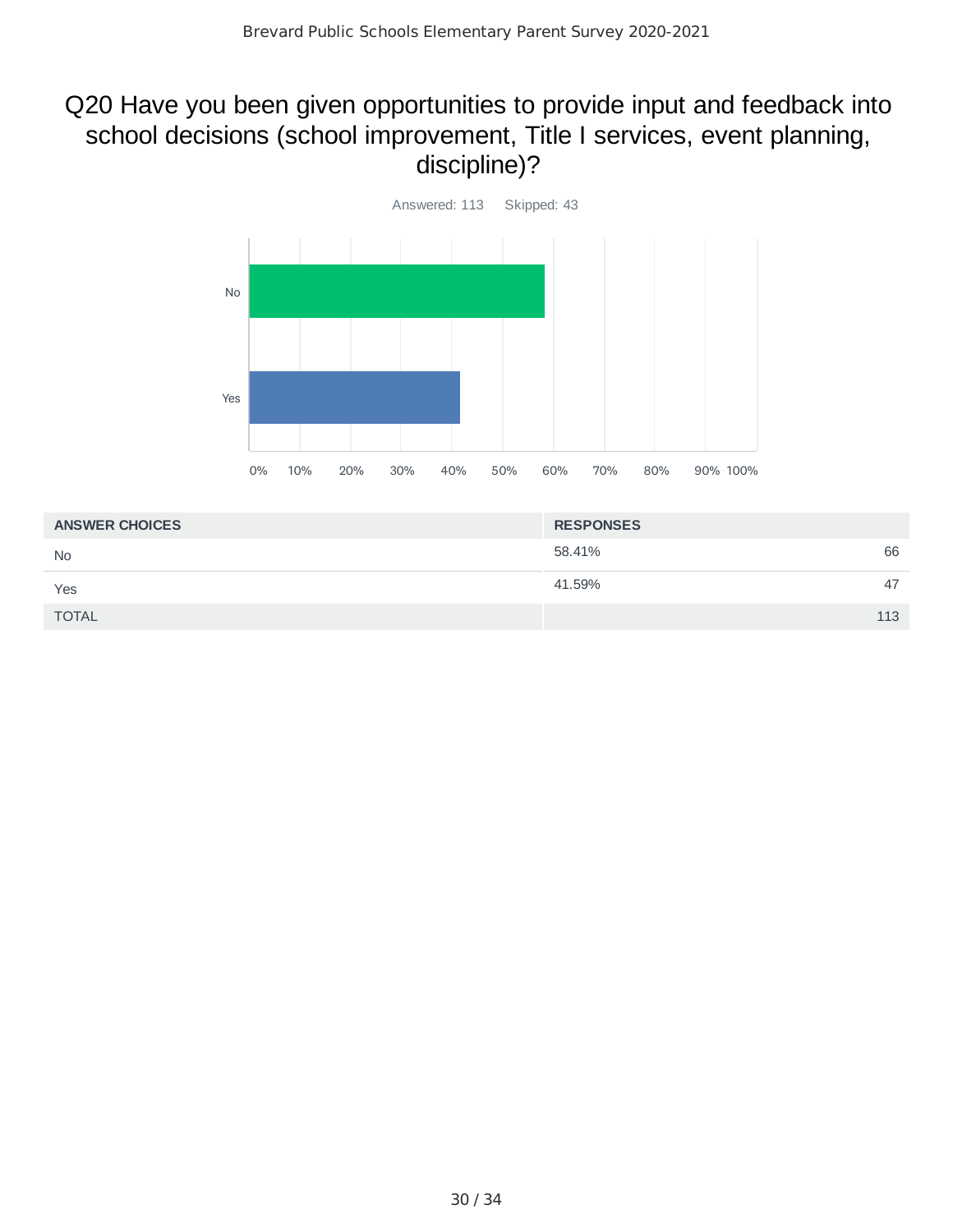### Q21 How could your school assist you in playing a more active role in school decision-making?



| <b>ANSWER CHOICES</b>                                      | <b>RESPONSES</b> |               |
|------------------------------------------------------------|------------------|---------------|
| More information on how to become engaged                  | 56.70%           | 55            |
| More information about school issues to be addressed       | 54.64%           | 53            |
| More opportunities to share my opinion about school issues | 39.18%           | 38            |
| Convenient meeting times                                   | 38.14%           | 37            |
| More encouragement from the school to become engaged       | 37.11%           | 36            |
| <b>Translation services</b>                                | 2.06%            | $\mathcal{P}$ |
| Total Respondents: 97                                      |                  |               |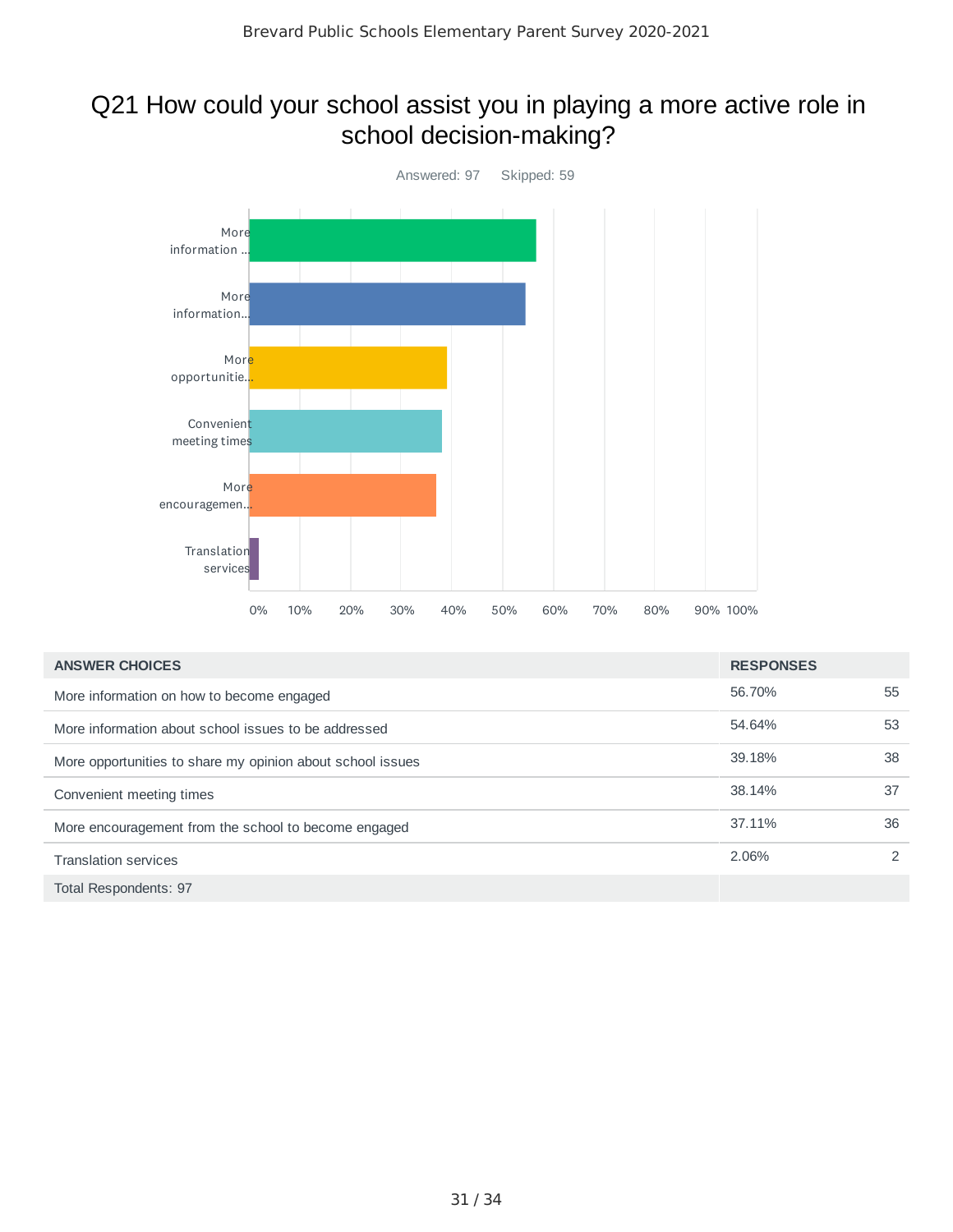#### Q22 What is the best way for you to provide input regarding your child's school?



| <b>ANSWER CHOICES</b>              | <b>RESPONSES</b> |     |
|------------------------------------|------------------|-----|
| Complete a survey online           | 36.70%           | 40  |
| Attend meetings in person          | 22.94%           | 25  |
| Attend virtual meetings            | 17.43%           | 19  |
| Phone calls                        | 11.01%           | 12  |
| Other (please specify)             | 5.50%            | 6   |
| Complete and return a paper survey | 4.59%            | 5   |
| Focus groups                       | 1.83%            | 2   |
| <b>TOTAL</b>                       |                  | 109 |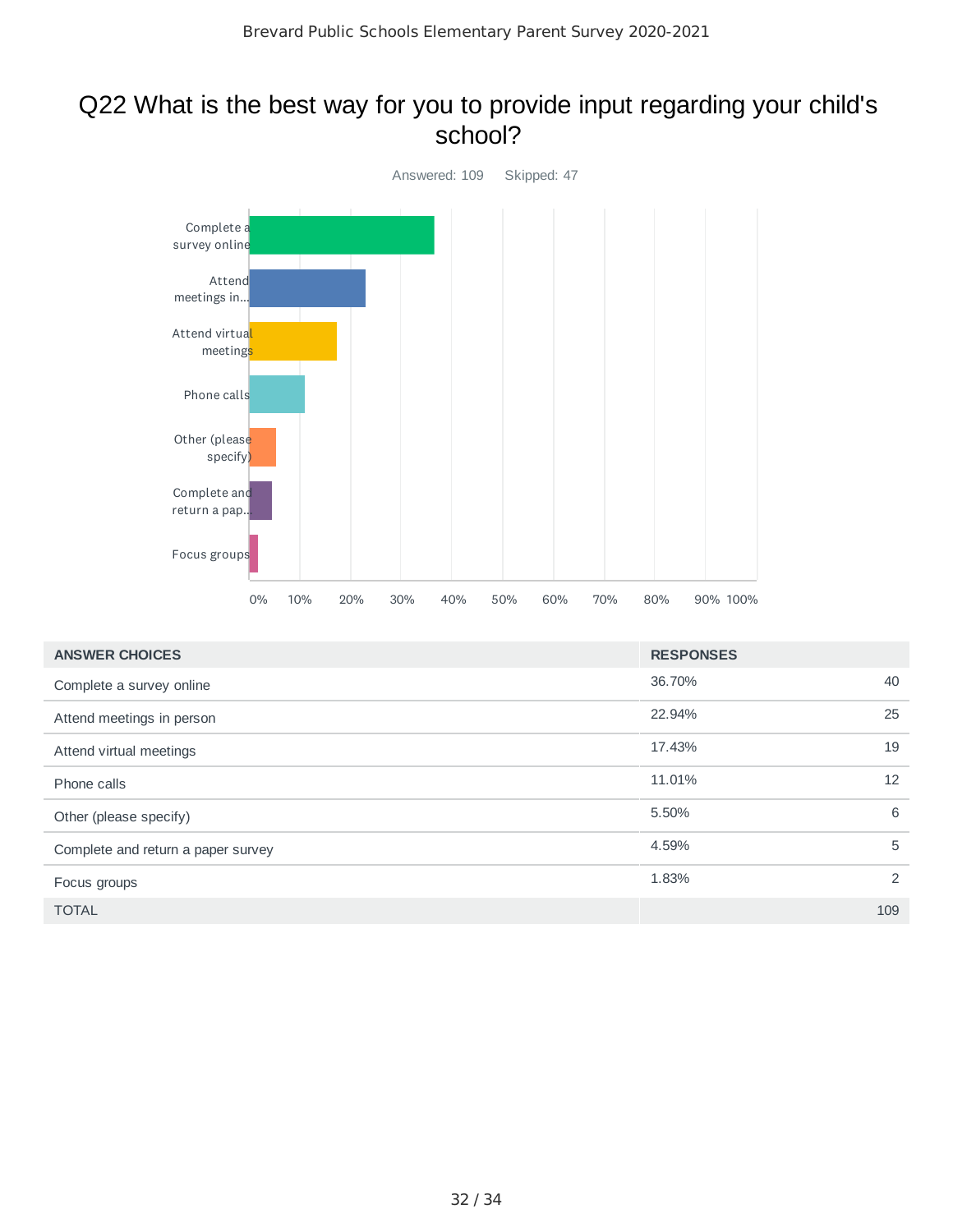# Q23 What do you feel is working well at your child's school? (This is your chance to brag about your school and share what you like about it!)

Answered: 63 Skipped: 93